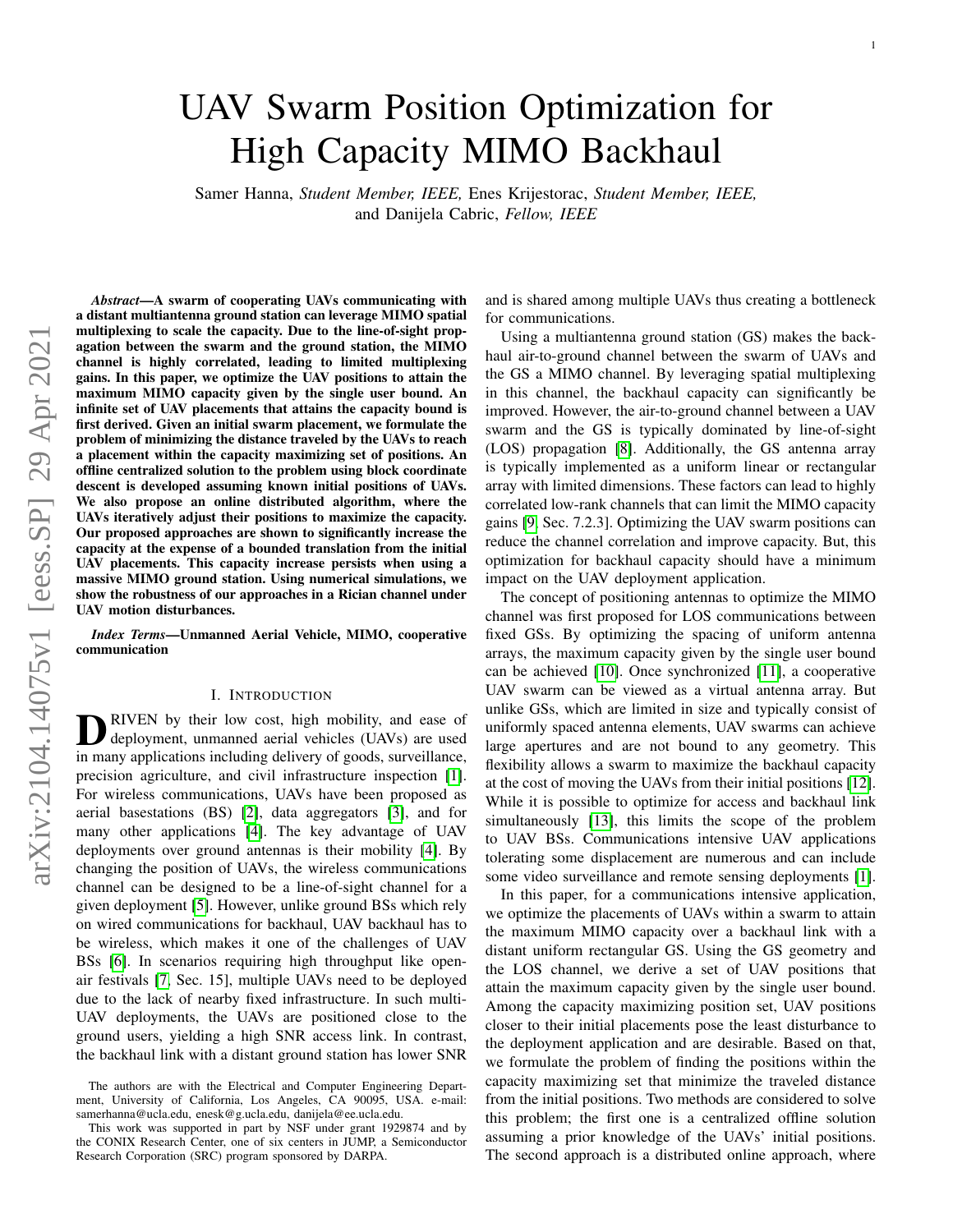the UAVs iteratively adjust their positions to maximize the backhaul capacity. Our contributions are

- We show that, for a uniform rectangular array ground station, the set of UAV placements maximizing the MIMO capacity is infinite. We derive a subset of placements within this set in the far-field where the distance from the swarm to the ground station is much larger than the size of the swarm.
- Given the UAVs' initial placements, we formulate the problem of finding UAV positions within the capacity maximizing set that minimize the distance traveled. A centralized suboptimal solution to this problem using block coordinate descent is developed and shown to require a bounded traveled distance per UAV.
- An online distributed algorithm is proposed to maximize the capacity, requiring only sharing of channel estimates between neighboring UAVs. The conditions needed to guarantee its convergence and an upper bound for the traveled distance are derived.

# II. RELATED WORK

Many of the existing works have focused on optimizing the UAV positions to improve only the access link [\[2\]](#page-14-1), [\[14\]](#page-14-13), [\[15\]](#page-14-14), thus implicitly assuming an ideal backhaul link. However, as the number of UAVs increase, wireless backhaul becomes challenging [\[6\]](#page-14-5). Some works have proposed different approaches for UAV backhaul which we briefly discuss. We also discuss MIMO in UAV networks; some works has envisioned massive MIMO BS serving UAVs, others have proposed multiantenna UAV BSs. Swarms of single antenna UAVs were also proposed communicating with either ground users or GSs.

*a) Approaches for UAV Backhaul :* To address the challenges associated with UAV wireless backhaul, several approaches were proposed in the literature. Some works have proposed using mmWave backhaul [\[16\]](#page-14-15), [\[17\]](#page-14-16), however, the high path loss at these frequencies makes them unsuitable for long links. Mechanical antenna steering was proposed for UAVs backhaul at microwave frequencies [\[18\]](#page-14-17), but mechanical steering limits beamforming to one direction and is inherently slower. Integrated access and backhaul (IAB) links optimization was proposed in [\[13\]](#page-14-12), [\[19\]](#page-14-18), [\[20\]](#page-14-19), where UAVs relay data using the same frequency bands in both links. In [\[19\]](#page-14-18), the locations, power allocation, and frequency assignment of a swarm of UAVs were optimized to reduce the transmit power in an IAB network using a single antenna GS. The UAVs' frequency assignment is chosen to minimize the interference between the backhaul and access links, which share the same bands. In [\[20\]](#page-14-19), using IAB, exhaustive search is used to determine the UAV locations, precoder design, power allocations, which maximize the sum-rate to the ground users using a massive MIMO GS for backhaul. However, due to the prohibitive complexity of exhaustive search, only one UAV was considered. A less complex centralized solution to the same problem using a fixed point method and particle swarm optimization was proposed in [\[13\]](#page-14-12). Results have shown that increasing the number of UAVs increases the interference in the access link and reduces the network performance. In IAB networks, the main challenge is to minimize the interference in the access link and between both access and backhaul links since the same frequencies are reused. In this paper, our focus is on maximizing the swarm MIMO backhaul capacity for any application tolerating displacement from a given initial placement. In the case of UAV BSs, the access link is assumed to use a different frequency band than the backhaul link.

*b) UAVs Served by Massive MIMO BS:* In [\[21\]](#page-14-20), [\[22\]](#page-14-21), massive MIMO cellular BSs were proposed for cellularconnected UAVs and are shown to improve the data rates. Unlike our work, the UAVs are treated as user equipment with no control over their positions. Deep reinforcement learning was also proposed for navigation of a single UAV communicating with a massive MIMO BS in [\[23\]](#page-15-0). The impact of having a swarm of UAVs on the capacity was not considered.

*c) MIMO using multiantenna UAVs:* Using UAVs carrying antenna arrays was proposed in many works in the literature. Some works have considered optimizing the positions and the beamforming vectors to improve the ground users' SNR [\[24\]](#page-15-1) or minimize the transmit power [\[25\]](#page-15-2). The trajectory of multiantenna UAVs serving ground users under an uncertain environment was optimized in [\[26\]](#page-15-3). However, for UAVs carrying an antenna array, the UAV size and maximum payload for safe flight significantly constrains the antenna array aperture compared to a swarm of single antenna UAVs, thus limiting the multiplexing gains with a distant GS.

*d) MIMO using UAV Swarms:* Several existing works have proposed UAV swarms leveraging MIMO. These works have either considered the access link with ground users or the backhaul link with a GS. For the access link, in [\[27\]](#page-15-4), the motion and beamforming weights of linearly arranged UAV swarm were optimized to serve users one at a time. To serve multiple ground users simultaneously, UAVs were proposed as remote radio heads in a coordinated multipoint (CoMP) system and were optimized to improve the capacity in [\[28\]](#page-15-5) and physical layer security in [\[29\]](#page-15-6). Access link air to ground channel is different from the backhaul channel; in the former, the ground users are typically spread out, closer to the UAVs, and are more likely to get obstructed unlike a distant GS with a dominant LOS channel in the latter.

To improve the capacity in LOS channels, before the interest in UAV networks, the designs of traditional uniform antenna arrays like linear and rectangular were optimized in [\[30\]](#page-15-7), [\[31\]](#page-15-8). Based on these designs, uniform geometries were proposed for UAV swarms communicating with GS in [\[32\]](#page-15-9)–[\[34\]](#page-15-10). However, these rigid geometrical placements might conflict with positions required by application-driven deployments. In [\[35\]](#page-15-11), for a given UAV deployment, the massive MIMO GS was optimized to maximize the ergodic LOS channel capacity, thus not benefiting from the UAVs mobility and requiring GS redesign per deployment. In [\[36\]](#page-15-12), the authors proposed randomly placing the UAVs within a specified area for optimal MIMO capacity. Due to the randomness of this approach, the capacity improvements are probabilistic and a large capacity increase requires having more UAVs than GS antennas. In [\[12\]](#page-14-11), two iterative distributed algorithms were proposed to optimize the LOS MIMO channel capacity of a UAV swarm; namely gradient descent and brute force, which are described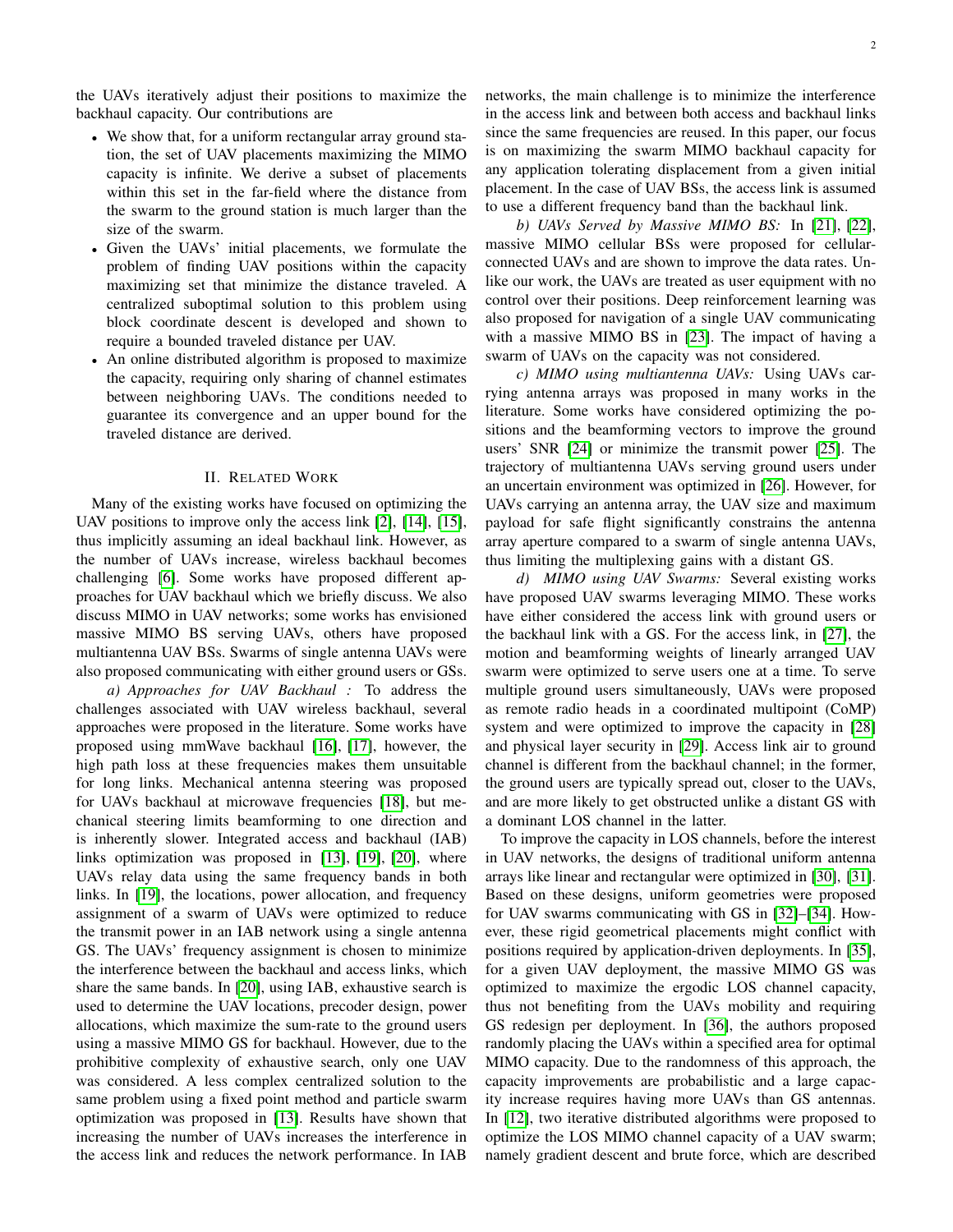<span id="page-2-0"></span>

Fig. 1: In the proposed system model, the UAV swarm is in the far-field of a uniform rectangular antenna array GS.

later in this work. However, no convergence proofs nor travel upper bounds were developed for the proposed algorithms. In this work, we leverage the UAV mobility to optimize the backhaul link capacity. Our proposed approaches minimize the UAVs' displacements from given initial positions. Upper bounds on the distance traveled and convergence proofs are derived for our proposed approaches.

# III. SYSTEM MODEL

A swarm of  $N$  single antenna UAVs is communicating with a multiantenna GS having  $M$  antennas in either uplink or downlink. Each UAV has its own data to transmit or to receive. To avoid high inter-swarm communications overhead, the MIMO processing (precoding for downlink and combining for uplink) is done at the GS and each UAV sends or receives only its own stream. Since the maximum number of simultaneous streams possible is  $min(M, N)$ , at most  $N = M$  UAVs can benefit from the MIMO gains. Hence, throughout this work, we assume that  $N \leq M$ . If  $N > M$ , time multiplexing or another technique has to be used, which is not considered in this work.

The channel between the swarm and the ground antennas can be modeled as a Rician channel [\[8\]](#page-14-7) and is denoted by  $\mathbf{H} \in \mathbb{C}^{M \times N}$  defined as follows [\[30\]](#page-15-7)

$$
\mathbf{H} = \sqrt{\frac{K}{K+1}} \mathbf{H}_{\text{LOS}} + \sqrt{\frac{1}{K+1}} \mathbf{H}_{\text{NLOS}} \tag{1}
$$

where  $K$  is the K-factor,  $H_{LOS}$  is the line-of-sight (LOS) component and  $H<sub>NLOS</sub>$  is the non-line-of-sight (NLOS) component. The elements of  $H<sub>NLOS</sub>$  are independently drawn from a zero-mean circularly symmetric complex Gaussian distribution with variance equal to  $\frac{\|\mathbf{H}_{\text{LOS}}\|_F}{MN}$ , where  $\|\cdot\|_F$  is the Frobenius norm. The normalized LOS channel  $\overline{H}_{LOS}$  and LOS channel accounting for path loss  $H_{LOS}$  are given by

$$
\left[\overline{\mathbf{H}}_{\text{LOS}}\right]_{m,n} = \exp\left(\frac{-j2\pi \|\mathbf{p}_n - \mathbf{q}_m\|}{\lambda}\right) \tag{2}
$$

$$
\left[\mathbf{H}_{\text{LOS}}\right]_{m,n} = \frac{\lambda}{4\pi \|\mathbf{p}_n - \mathbf{q}_m\|} \left[\overline{\mathbf{H}}_{\text{LOS}}\right]_{m,n} \tag{3}
$$

where  $\lambda$  is the wavelength and  $\|\mathbf{p}_n - \mathbf{q}_m\|$  is the distance between the  $n$ -th UAV and the  $m$ -th GS antenna. The element of the  $m$ -th row,  $n$ -th column of a matrix **X** is denoted by  $[\mathbf{X}]_{m,n}$ . The *n*-th UAV is located at position  $\mathbf{p}_n \in \mathbb{R}^3$  defined as  $\mathbf{p}_n = [x_n, y_n, z_n]$ . Similarly, the *m*-th ground antenna is located at position  $\mathbf{q}_m \in \mathbb{R}^3$ . The matrix  $\mathbf{P} \in \mathbb{R}^{3 \times N}$  contains all the UAV positions such that  $P = [p_0^T]$  $\mathbf{p}_{0}^{T}, \cdots, \mathbf{p}_{N-1}^{T}]^{T}$  with  $()^T$  denoting the transpose.

The GS is assumed to be arranged as a  $M_x \times M_z$  uniform rectangular array where  $M = M_x \times M_z$ . Without loss of generality, the GS is assumed to be placed in the x-z plane with  $\mathbf{q}_0 = [0, 0, 0]^T$  used as a coordinate reference. The spacing between the antennas in the x and z directions is given by  $d_x$ and  $d_z$  respectively. Hence,  $\mathbf{q}_m = [i_m d_x, 0, j_m d_z]^T$ , where  $i_m$  and  $j_m$  are the antennas indices in x and z directions respectively and satisfy  $m = i_m M_z + j_m$ . The average separation along the y-axis between the UAVs and the GS is given by  $R = \frac{\sum_{n=0}^{N-1} y_n}{N}$  $\frac{1}{N}$ . The system model is illustrated in Fig. [1.](#page-2-0)

We assume that the UAV swarm operates within a bounded region in the far-field and that the GS is pointed toward the swarm such that  $P \in \mathcal{F}$  where  $\mathcal{F}$  is a position set defined as

$$
\mathcal{F} = \left\{ \mathbf{P} \mid y_n >> |y_n - y_m|, \ y_n >> |x_n|, \ y_n >> |z_n|, \right\}
$$
\n
$$
y_n >> M_x d_x, \ y_n >> M_z d_z, \ n, m \in \{0, \cdots, N - 1\} \right\} \tag{4}
$$

In this work, the swarm is always assumed to be within the set  $F$ . Using these assumptions, the magnitude of all the elements of the LOS channel matrix can be approximated to be constant and equal to  $\frac{\lambda}{4\pi R}$  such that

$$
\mathbf{H}_{\text{LOS}} \approx \frac{\lambda}{4\pi R} \overline{\mathbf{H}}_{\text{LOS}} \tag{5}
$$

The single user bound defines the maximum achievable capacity and is given by [\[37\]](#page-15-13)

<span id="page-2-2"></span>
$$
C = \log \det \left( \mathbf{I} + \rho \mathbf{H}^H \mathbf{H} \right)
$$
  
 
$$
\leq \sum_{n=0}^{N-1} \log \left( 1 + \rho \|\mathbf{h}_n^{[c]}\|^2 \right) = C_{\text{max}} \tag{6}
$$

where  $\rho$  is the signal to noise ratio and  $\mathbf{h}_n^{[c]}$  is the *n*-th column of **H** and  $()^H$  denote the Hermitian transpose. The maximum capacity given by the single user bound  $C_{\text{max}}$  can be attained when the columns of the channel matrix are mutually orthogonal [\[37\]](#page-15-13). When the bound is reached, the  $N$  different data streams do not interfere with each other. Using the magnitude approximation, the channel maximizing the capacity has to realize

<span id="page-2-1"></span>
$$
\mathbb{E}\{\mathbf{H}^{H}\mathbf{H}\} = M\left(\frac{\lambda}{4\pi R}\right)^{2}\mathbf{I}
$$
 (7)

where **I** is the  $N \times N$  identity matrix and  $\mathbb{E}\{\}$  denotes the expectation with respect to the channel NLOS component. Equation [\(7\)](#page-2-1) defines the condition on the channel matrix to attain the single-user bound capacity  $C_{\text{max}}$ . However, to formulate an optimization problem over the UAV positions, we need to relate the UAV positions with [\(7\)](#page-2-1). Our objective is to define a set of UAV positions that realize equation [\(7\)](#page-2-1) in order to maximize the capacity. Later, this set is used in the problem formulation.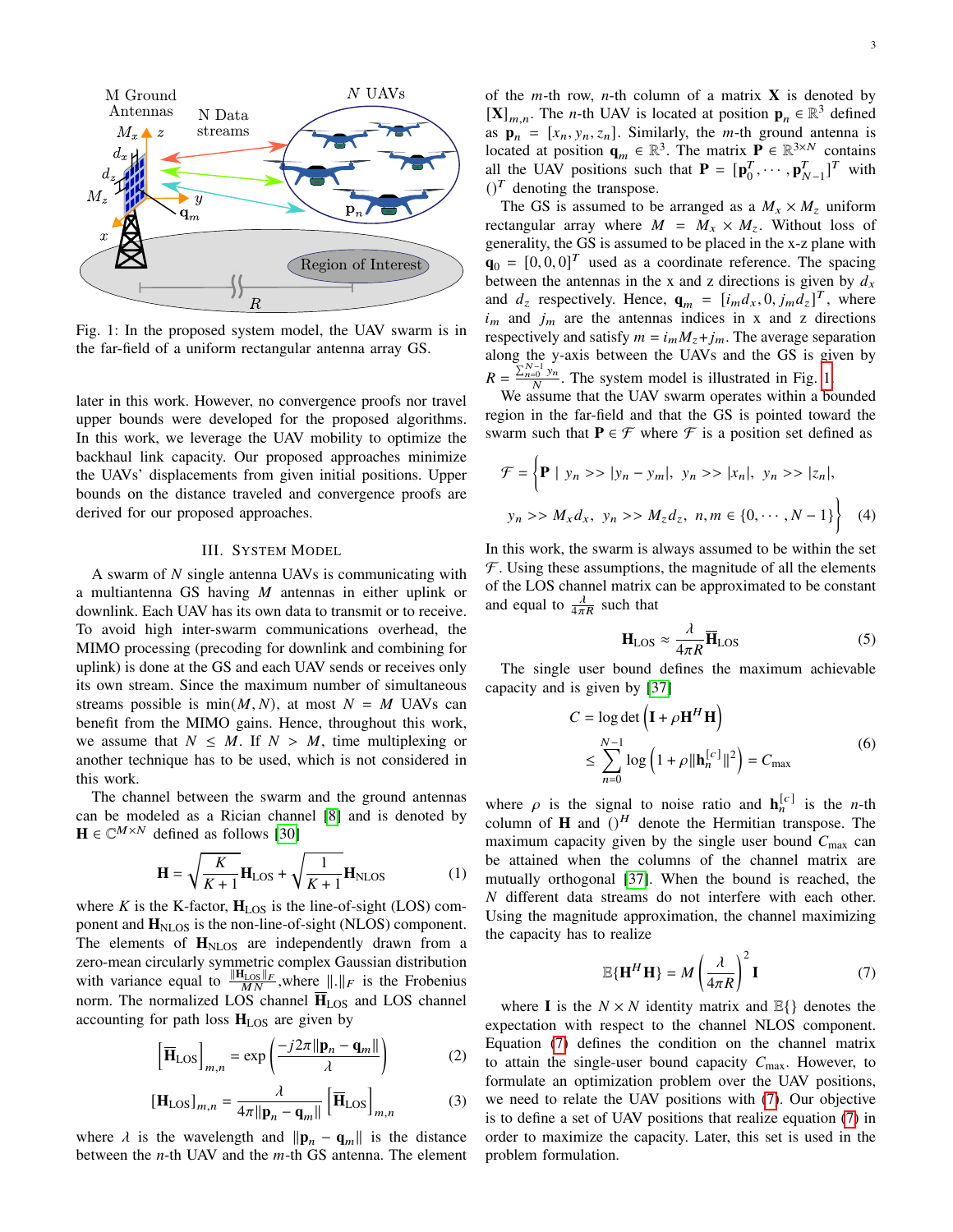<span id="page-3-5"></span>

Fig. 2: An illustration of the set  $\mathcal P$  for a swarm placed on the same plane at  $y = R$  for a 2 × 2 URA. The numbered colored shapes identify different positions. Each UAV needs to occupy a different position to maximize capacity.

#### IV. SET OF CAPACITY MAXIMIZING POSITIONS

For an  $M$  antenna GS, the maximum number of UAVs capable of using spatial multiplexing is  $M$ . In this section, we aim to define the  $M$  positions for these UAVs that maximize the capacity. If the number of UAVs,  $N$ , is less than  $M$ , the UAVs can be placed to occupy only  $N$  of these  $M$  positions. So without loss of generality, we consider the matrix **H** to be a square matrix of size  $M \times M$  and [\(7\)](#page-2-1) can be rewritten in terms of the rows (instead of the columns) of **H** as

<span id="page-3-0"></span>
$$
\mathbb{E}\{\mathbf{h}_{l}^{H}\mathbf{h}_{k}\} = \begin{cases} M\left(\frac{\lambda}{4\pi R}\right)^{2} & l = k\\ 0 & l \neq k \end{cases}
$$
 (8)

where  $h_k$  is the k-th column of the transposed channel  $H^T$ .

Since **H** is a Rician channel, due to the NLOS component **H**NLOS, its elements are random variables. In our derivations, we consider the expected value of the columns inner product given by  $\mathbb{E}\{\mathbf{h}_l^H \mathbf{h}_k\}$ . Given our assumption that the elements  $\mathbf{H}_{\text{NLOS}}$  are independent and zero mean,  $\mathbb{E}\{\mathbf{h}_l^H \mathbf{h}_k\}$  $\mathbf{h}_l^H$ <sup>[LOS]</sup> $\mathbf{h}_k^{\text{[LOS]}}$  for  $l \neq k$  where  $\mathbf{h}_k^{\text{[LOS]}}$  is the k-th column of  $\mathbf{H}_{\text{LOS}}^T$ . Hence, using the LOS component in our derivations is equivalent to using the average over the Rician channel. To simplify the notations, we drop the expectation operator and we consider the channel matrix to be normalized such that  $H = H<sub>LOS</sub>$ .

We start by relating the right-hand side of [\(8\)](#page-3-0) to the UAV positions as follows

$$
\mathbf{h}_l^H \mathbf{h}_k = \sum_{n=0}^{N-1} \exp\left(\frac{-j2\pi}{\lambda} (\|\mathbf{p}_n - \mathbf{q}_l\| - \|\mathbf{p}_n - \mathbf{q}_k\|)\right) \quad (9)
$$

To simplify the exponent of [\(9\)](#page-3-1), we use our far-field assumption to approximate the distance

<span id="page-3-6"></span>
$$
\|\mathbf{p}_n - \mathbf{q}_l\| = \sqrt{(x_n - i_l d_x)^2 + (y_n)^2 + (z_n - j_l d_z)^2}
$$
  
 
$$
\approx y_n \left(1 + \frac{1}{2} \left(\frac{x_n - i_l d_x}{y_n}\right) + \frac{1}{2} \left(\frac{z_n - j_l d_z}{y_n}\right)\right)
$$
 (10)

where  $i_l$  and  $j_l$  are the antenna indices along x and z respectively and both satisfy  $l = i_l M_z + j_l$ . The approximation uses the first-order Taylor approximation of the square root assuming that the UAVs are within  $F$ . Hence, we can rewrite

<span id="page-3-7"></span>
$$
\mathbf{h}_l^H \mathbf{h}_k \approx \sum_{n=0}^{N-1} \exp\left(\frac{-j2\pi}{y_n \lambda} \left( (-i_l + i_k) d_x x_n + (-j_l + j_k) d_z z_n \right) \right)
$$
(11)

Note that from this result, we can see that the rate of change of the phase with respect to  $x_n$  and  $z_n$  is proportional to  $1/y_n$ , while the rate of change with respect to  $y_n$  is proportional to  $1/y_n^2$ . Hence, to incur a given phase difference by moving the UAV in the y-direction requires a much larger motion than by moving in the x or z directions. This observation will be used later when optimizing the UAV positions.

We start by describing one value of swarm positions **P** that make the channel orthogonal in Lemma [1.](#page-3-2) After determining these positions, we investigate the changes in positions that retain orthogonality in Lemmas [2](#page-3-3) and [3.](#page-3-4) The set of positions maximizing capacity is obtained by combining these Lemmas in Theorem [1.](#page-4-0)

<span id="page-3-2"></span>*Lemma 1:* A uniform rectangular arrangement of UAVs within  $\mathcal{F}$  having positions given by  $x_n = i_n \frac{\lambda y_n}{M}$  $\frac{\Delta y_n}{M_x d_x}$  in the xdirection and  $z_n = j_n \frac{\lambda y_n}{M_d}$  $\frac{\lambda y_n}{M_z d_z}$  in the z-direction realize channel orthogonality, where  $i_n \in \{0, \dots, M_x - 1\}$  and  $j_n \in$  $\{0, \cdots, M_z - 1\}$  such  $n = i_n M_z + j_n$ .

*Proof:* See Appendix A. Lemma [1](#page-3-2) determines one value of swarm positions **P**, which makes the channel orthogonal. Now, we consider a few changes to positions that do not affect orthogonality.

<span id="page-3-3"></span>*Lemma 2:* Shifting the UAV swarm in the x-z plane such that each UAV is shifted proportionally to its y separation from the GS does not affect channel orthogonality as long as the swarm remains within  $\mathcal{F}.$ 

*Proof:* Let the set of UAV positions **P** realize  $\mathbf{h}_l^H \mathbf{h}_k = 0$ for all  $l \neq k$ . Let  $\mathbf{h}'_l$  and  $\mathbf{h}'_k$  be columns of the channel after shifting UAV *n* by  $\delta_x y_n$  for all *n* in the x-direction and  $\delta_z y_n$ in the z-direction.

$$
\mathbf{h}'_l^H \mathbf{h}'_k = \sum_{n=0}^{N-1} \exp\left(\frac{-j2\pi}{y_n \lambda} \left( (-i_l + i_k) d_x (x_n + \delta_x y_n) \right) + (-j_l + j_k) d_z (z_n + \delta_z y_n) \right)
$$
  
=  $\exp\left(\frac{-j2\pi}{\lambda} \left( (-i_l + i_k) \delta_x + (-j_l + j_k) \delta_z \right) \right) \mathbf{h}_l^H \mathbf{h}_k$   
= 0 (12)

Hence, UAV shifts scaled with respect to their y coordinate do not affect the orthogonality of the MIMO channel. г

<span id="page-3-4"></span><span id="page-3-1"></span>Lemma 3: Translation of individual UAVs such that UAV n is translated by an integer multiple of  $\frac{\lambda y_n}{d_x}$  in x-direction and/or  $\lambda y_n$  $\frac{dy_n}{dz}$  in z-direction does not affect the channel orthogonality as long as the swarm remains within  $\mathcal{F}$ .

*Proof:* Let the channel have columns  $\mathbf{h}_l$  and  $\mathbf{h}_k$  for some GS antennas  $l$  and  $k$ . Let all UAVs be translated independent of each other, such that UAV *n* is shifted by  $f_n \frac{\lambda y_n}{d_n}$  $\frac{dy_n}{dx}$  and  $g_n \frac{\lambda y_n}{d}$  $\frac{dy_n}{dz}$  in the x and z-direction respectively for some UAV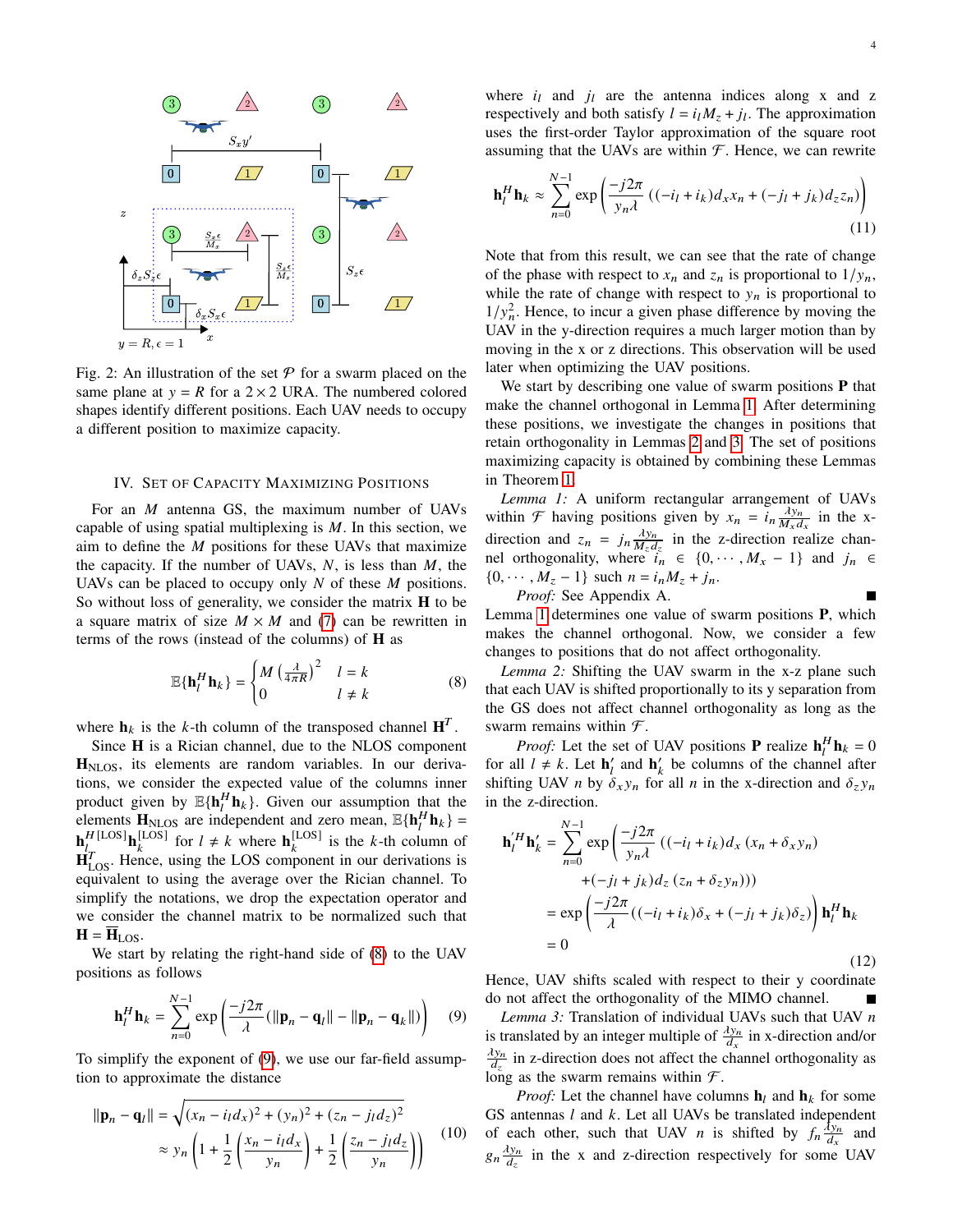specific integers  $f_n$  and  $g_n$ . Let  $\mathbf{h}'_l$  and  $\mathbf{h}'_k$  be columns of the channel after the shifting. Calculating the inner product of these columns, we get

$$
\mathbf{h}'_l^H \mathbf{h}'_k = \sum_{n=0}^{N-1} \exp\left(\frac{-j2\pi}{y_n \lambda} \left( (-i_l + i_k) d_x \left( x_n + f_n \frac{\lambda y_n}{d_x} \right) \right) + (-j_l + j_k) d_z \left( z_n + g_n \frac{\lambda y_n}{d_z} \right) \right)
$$
  
=  $\exp\left(-j2\pi ((-i_l + i_k) f_n + (-j_l + j_k) g_n) \right) \mathbf{h}_l^H \mathbf{h}_k$   
=  $\mathbf{h}_l^H \mathbf{h}_k$  (13)

Г

In addition to scaled swarm translations from Lemmas [2](#page-3-3) and individual UAV jumps from Lemma [3,](#page-3-4) it easy to see that permuting the positions of the swarm does not affect orthogonality. We define a set of positions orthogonalizing the channel by combining the three previous lemmas as follows.

<span id="page-4-0"></span>*Theorem 1:* Given a URA GS with  $M$  antennas, the set  $P \subset \mathcal{F}$  is a set containing placements,  $P \in \mathbb{R}^{3 \times M}$ , of M UAVs, which realize the channel orthogonality condition given by  $(8)$  $(8)$  $(8)$ . The set  $P$  can be described given the environment constants  $S_x = \frac{\lambda R}{d_x}$  and  $S_z = \frac{\lambda R}{d_z}$  as follows

$$
\mathcal{P} = \{ \mathbf{P} : \mathbf{P} = \mathbf{T}_{\Pi} \widetilde{\mathbf{P}}, \ \widetilde{\mathbf{P}} \in \mathcal{F},
$$
\n
$$
x_n = \left[ \widetilde{\mathbf{P}} \right]_{0,n}, \epsilon_n = \frac{\left[ \widetilde{\mathbf{P}} \right]_{1,n}}{R}, z_n = \left[ \widetilde{\mathbf{P}} \right]_{2,n}
$$
\n
$$
x_n = i_n \frac{S_x \epsilon_n}{M_x} + f_n S_x \epsilon_n + \delta_x S_x \epsilon_n,
$$
\n
$$
z_n = j_n \frac{S_z \epsilon_n}{M_z} + g_n S_z \epsilon_n + \delta_z S_z \epsilon_n,
$$
\n
$$
n = i_n M_z + j_n,
$$
\n
$$
i_n \in \{0, \cdots, M_x - 1\}, j_n \in \{0, \cdots, M_z - 1\},
$$
\n
$$
\mathbf{T}_{\Pi} \in \Pi^M, \delta_x, \delta_z \in \mathbb{R}, f_n, g_n \in \mathbb{Z} \forall n \} \quad (14)
$$

where  $\Pi^M$  is the set of all  $M \times M$  permutation matrices.

*Proof:* This can be proved by the application of Lemmas [2,](#page-3-3) [3,](#page-3-4) and applying permutations on the results obtained by Lemma [1.](#page-3-2) We renamed  $y_n = \epsilon_n R$  and the shifts from Lemma [2](#page-3-3) to  $\delta_x S_x \epsilon_n$  and  $\delta_z S_z \epsilon_n$  for convenience of notation.

If the swarm positions are within  $P$  as defined in Theorem [1,](#page-4-0) the orthogonality condition [\(7\)](#page-2-1) is satisfied and  $C_{\text{max}}$  is attained. By using this set, an optimization problem over UAV positions can be formulated. We show an example of the set  $P$  in Fig. [2](#page-3-5) for a simple scenario having  $M = 4$  with  $M_x = M_z = 2$  and  $N = 3$  UAVs on the same x-z plane. The positions defined according to Lemma [1](#page-3-2) are labeled 0 to 3 in different colored shapes inside the blue dotted square. According to Lemma [3,](#page-3-4) The  $S_{x} \epsilon$  and the  $S_{z} \epsilon$  jumps along x and z respectively are also within P. This entire grid can be shifted by  $\delta_x$  and  $\delta_z$ according to Lemma [2.](#page-3-3) Orthogonality is attained by assigning the 3 UAVs to any of the 4 positions. After defining the set of UAV positions,  $P$ , orthogonalizing the channel and attaining  $C_{\text{max}}$ , we discuss the problem formulation.

# V. PLACEMENT OPTIMIZATION PROBLEM FORMULATION

There are several ways to mathematically formulate the problem of optimizing swarm positions to attain the maximum capacity. The most intuitive way is to optimize over the positions with the capacity as the objective. However, since any swarm positions  $P \in \mathcal{P}$  can achieve  $C_{\text{max}}$  and no unique solution exists, using this formulation, the obtained positions can be far from the UAVs' initial positions and hence would cause unnecessary disturbance to the deployment application. Given that the considered deployment application prioritizes communications with no hard constraints on UAV displacement, defining a constraint on the distance traveled by the UAVs is not straightforward; if the constraint is too tight, a suboptimal capacity below  $C_{\text{max}}$  will be achieved, if the constraint is too loose, the solution might lead to unnecessary travel by the UAVs. The minimal distance to attain  $C_{\text{max}}$  differs from one deployment environment to the other and hence can not be used as a constraint. Instead, we make minimizing the distance traveled our objective. To guarantee that the maximum capacity is attained, we constrain the optimized UAV positions to be within the set  $P$ , which attains  $C_{\text{max}}$ . This formulation attains the maximum capacity with the least traveled distance.

A mathematical formulation of the problem is as follows; Given *N* UAVs with initial positions  ${\{\overline{\mathbf{p}}_0, \overline{\mathbf{p}}_1, \cdots, \overline{\mathbf{p}}_{N-1}\}}$ , where  $\overline{\mathbf{p}}_n = [\overline{x}_n, \overline{y}_n, \overline{z}_n]^T$ . These initial positions are assumed to be determined by the deployment application. Our objective is to find the nearest UAV positions which belong to  $P$ . This problem can be formulated as

$$
\underset{\{\mathbf{p}_m\},\{b_{m,n}\}}{\text{minimize}} \quad \sum_{m=1}^{M} \sum_{n=1}^{N} b_{m,n} \|\overline{\mathbf{p}}_n - \mathbf{p}_m\| \tag{15}
$$

subject to  $, \cdots$ ,  $\mathbf{p}_{M-1}] \in \mathcal{P}$  $\sum$  $\overline{N}$  $b_{m,n} \leq 1 \quad \forall m, \quad \sum$ 

$$
\sum_{n=0}^{n=0} b_{m,n} \le 1 \quad \forall m, \qquad \sum_{m=0}^{n=0} b_{m,n} = 1 \quad \forall n
$$
  

$$
b_{m,n} \in \{0,1\} \quad \forall m,n
$$

<span id="page-4-2"></span><span id="page-4-1"></span> $\overline{M}$ 

The binary variable  $b_{m,n}$  is used to assign each of the N UAVs (indexed using  $n$ ) to one of the  $M$  positions within  $P$ (indexed using  $m$ ). This problem formulation does not make any assumptions about whether the UAVs are transmitters or receivers and does not make any assumptions about the transmitter and receiver processing. Later in Section [VIII,](#page-9-0) we consider an uplink scenario and derive the optimal linear precoders and combiners.

Using the definition of  $P$  from Theorem [1](#page-4-0) in [\(15\)](#page-4-1), the problem can be rewritten as

$$
\begin{array}{ll}\n\text{minimize} \\
\{x_m\}, \{y_m\}, \{z_m\}, \\
\delta_x, \delta_z, \{\epsilon_n\},\n\end{array} \tag{16}
$$

$$
\sum_{m=0}^{\{f_m\},\{g_m\},\{b_{m,n}\}} \sum_{n=0}^{M-1} \sum_{n=0}^{N-1} b_{m,n} \sqrt{(x_m - \bar{x}_n)^2 + (y_m - \bar{y}_n)^2 + (z_m - \bar{z}_n)^2}
$$
\nsubject to\n
$$
x_m = i_m \frac{S_x \epsilon_m}{M_x} + f_m S_x \epsilon_m + \delta_x S_x \epsilon_m, \quad \forall m
$$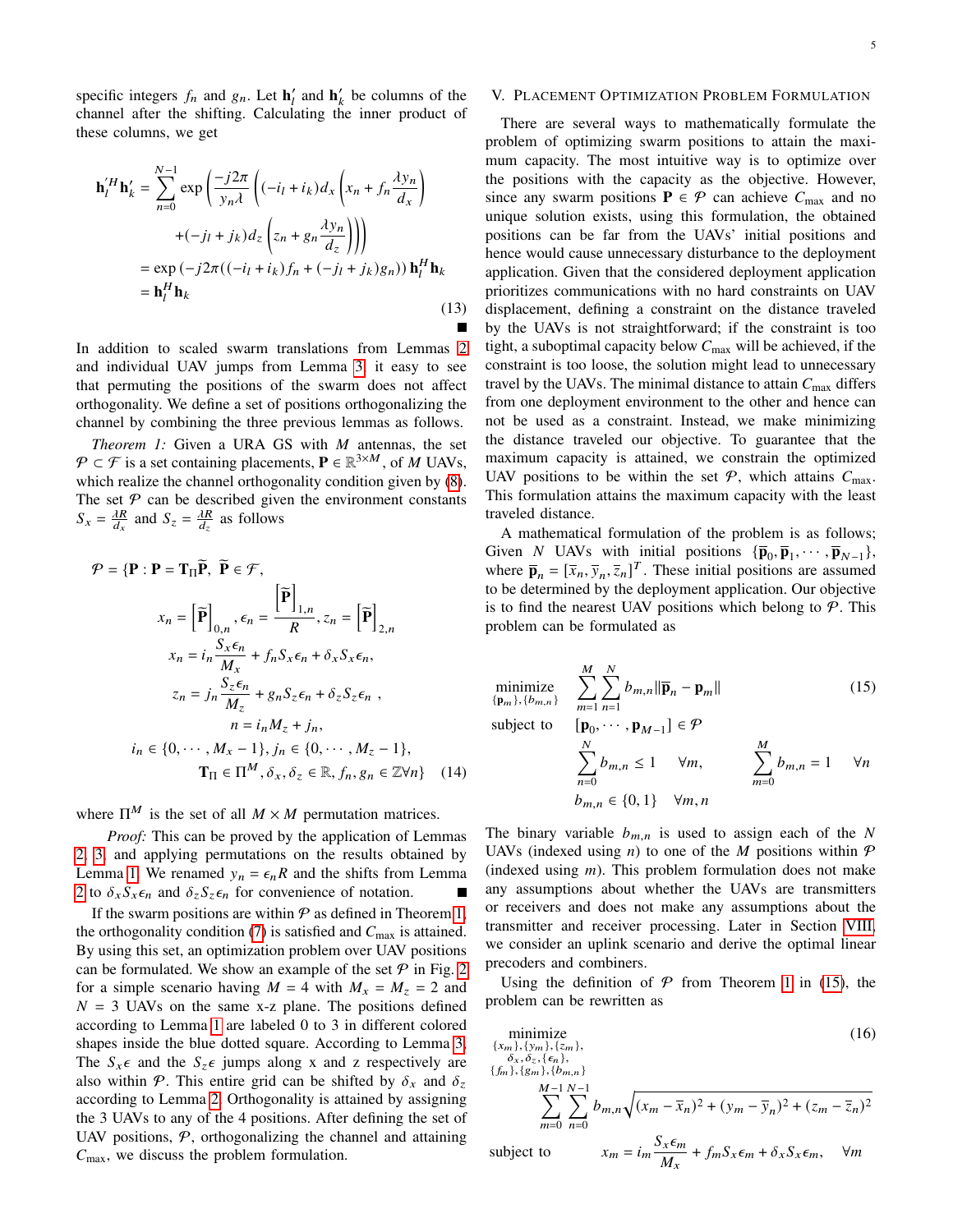$$
z_m = j_m \frac{S_z \epsilon_m}{M_z} + g_m S_z \epsilon_m + \delta_z S_z \epsilon_m, \quad \forall m
$$
  
\n
$$
f_n, g_n \in \mathbb{Z} \quad \forall n
$$
  
\n
$$
\sum_{n=0}^N b_{m,n} \le 1 \quad \forall m, \quad \sum_{m=0}^M b_{m,n} = 1 \quad \forall n
$$
  
\n
$$
b_{m,n} \in \{0, 1\} \quad \forall m, n
$$
  
\n
$$
-\frac{1}{2} \le \delta_x \le \frac{1}{2}, -\frac{1}{2} \le \delta_z \le \frac{1}{2}
$$
  
\n
$$
y_m = R \epsilon_m
$$

where  $i_m \in \{0, \cdots, M_x\}$  and  $j_m \in \{0, \cdots, M_z\}$  and both satisfy  $m = i_m M_z + j_m$ . In the current form, this problem is a non-convex mixed-integer problem that is not tractable.

To solve this problem, we consider both an offline centralized solution in Section [VI](#page-5-0) and an online distributed algorithm in Section [VII.](#page-6-0) The centralized solution assumes the initial positions are known apriori and aims to relax and solve [\(16\)](#page-4-2). In the case where the UAVs are already deployed without prior knowledge of their placements, a distributed online algorithm where the UAVs iteratively improve their positions is also proposed.

### VI. CENTRALIZED OFFLINE SOLUTION

<span id="page-5-0"></span>For the centralized solution, we start by relaxing problem [\(16\)](#page-4-2) to make it more tractable prior to deriving its solution. An upper bound for the distance traveled and the time complexity are also discussed.

#### *A. Problem Relaxation*

#### We start by eliminating the y-translation variable.

*a*) *Eliminating y-translation:* As discussed previously  $y_m$ has a small effect on the phase unlike a change in  $x_m$  and  $z_m$ . A UAV has to travel a much larger distance along the y direction compared to the x or z direction to incur a phase change. So to simplify, we relax the problem by not optimizing over the y-translation, i.e, setting  $y_m = \overline{y}_m$  for all UAVs. Hence, we only optimize over  $x_m$  and  $z_m$ . Given this simplification, the y term in the objective is equal to zero and  $\epsilon_m$  becomes a constant for all  $m$ . The problem can be reformulated as

$$
\underset{\substack{\{x'_{m,n}\},\{z'_{m,n}\},\\(f_n),\{g_n\}\\b_{m,n}\}}{\text{minimize}} \sum_{m=0}^{M-1} \sum_{n=0}^{N-1} b_{m,n} \sqrt{(x'_{m,n})^2 + (z'_{m,n})^2}
$$
\n
$$
(17)
$$
\n
$$
\delta_x, \delta_z
$$

subject to  $x$ 

$$
I_{m,n}' = i_m \frac{S_x \epsilon_n}{M_x} + f_m S_x \epsilon_n + \delta_x S_x \epsilon_n - \overline{x}_n, \forall n, m
$$
\n(18)

$$
z'_{m,n} = j_m \frac{S_z \epsilon_n}{M_z} + g_m S_z \epsilon_n + \delta_z S_x \epsilon_n - \overline{z}_n, \forall n, m
$$
\n(19)

$$
f_n, g_n \in \mathbb{Z} \quad \forall n \tag{20}
$$

$$
b_{m,n} \in \{0,1\} \quad \forall n,m
$$
\n
$$
N \qquad M \tag{21}
$$

$$
\sum_{n=0}^{N} b_{m,n} \le 1 \quad \forall m, \quad \sum_{m=0}^{M} b_{m,n} = 1 \quad \forall n
$$
\n(22)

<span id="page-5-6"></span>
$$
-\frac{1}{2} \le \delta_x \le \frac{1}{2}, \quad -\frac{1}{2} \le \delta_z \le \frac{1}{2}
$$
 (23)

The value of  $x'_{m,n}$  is the x-translation difference between the initial position of UAV *n* and the optimal position *m* and  $z'_{m,n}$ is similarly defined for the z-translation. The integers  $f_m$  and  $g_m$  define multiple possible solutions, however, we know that the optimal one is closer to the starting positions. We use this intuition to narrow the solution space.

*b) Narrowing Solution Space:* According to Lemma [3,](#page-3-4) any integer value of  $f_m$  and  $g_m$  can achieve orthogonality. However, the values of these variables that minimize the translation are expected to be the ones closest to the starting positions of the UAVs. To simplify the problem using this intuition, we start by rewriting the initial positions of the UAVs  $\bar{x}_n$  and  $\bar{z}_n$  as a function of our environment constants as follows  $\bar{x}_n = c'_n S_x \epsilon_n$  where  $c'_n$  is the constant satisfying this relation. By substituting in [\(18\)](#page-5-1), we get

$$
\frac{i_m}{M_x} S_x \epsilon_n + f_m S_x \epsilon_n - \overline{x}_n = S_x \epsilon_n \left( f_m + \frac{i_m}{M_x} - c'_n \right)
$$
  
=  $S_x \epsilon_n \left( f_m - (f'_n + r'_n) \right)$  (24)  
=  $\tilde{x}_{m,n} + f_{m,n} S_x \epsilon_n$ 

where  $f'_n = \left| \frac{i_m}{M_x} - c'_n \right|$  is an integer obtained by the floor operation and  $r'_n = \left(\frac{i_m}{M_x} - c'_n\right) - f'_n$  has a magnitude smaller than one. The distance  $\tilde{x}_{m,n}$  is defined as  $\tilde{x}_{m,n} = S_x \epsilon_n r'_n$  and satisfies  $0 \leq \tilde{x}_n < S_{\tilde{x}} \epsilon_n$ . We define  $f_{m,n} = f_m - f'_n$ , which redefines the integer translations to use the initial positions of the UAV  $n$  as a starting point. Hence, we can rewrite [\(18\)](#page-5-1) as

<span id="page-5-7"></span>
$$
x'_{m,n} = \tilde{x}_{m,n} + f_{m,n} S_x \epsilon_n + \delta_x S_x \epsilon_n \tag{25}
$$

similarly for the z-direction, we get

$$
z'_{m,n} = \tilde{z}_{m,n} + g_{m,n} S_z \epsilon_n + \delta_z S_z \epsilon_n \tag{26}
$$

<span id="page-5-5"></span>*Proposition 1:* The value of  $f_{m,n}$  and  $g_{m,n}$  that mini-mizes [\(17\)](#page-5-2) is within the set  $\{-1, 0\}$  and is given by

<span id="page-5-4"></span>
$$
\hat{f}_{m,n} = \begin{cases}\n0 & -\frac{1}{2} S_x \epsilon_n \le \tilde{x}_{m,n} + \delta_x S_x \epsilon_n < \frac{1}{2} S_x \epsilon_n \\
-1 & \frac{1}{2} S_x \epsilon_n \le \tilde{x}_{m,n} + \delta_x S_x \epsilon_n \le \frac{3}{2} S_x \epsilon_n\n\end{cases} \tag{27}
$$

*Proof:* See Appendix B.

min  $\overline{\{x'_n\}}$ 

 $\{f_{m,n}\}$  ${b}$ 

<span id="page-5-2"></span>A similar result can be proved for  $g_{m,n}$ . Hence, among all the values of integer translations from the initial UAV positions,  $f_{m,n}$  and  $g_{m,n}$ , we only need to consider the values of the nearest translations from the UAV's initial locations.

<span id="page-5-1"></span>*c) The relaxed problem:* The problem is thus simplified to

<span id="page-5-3"></span>
$$
\underset{\substack{n\\n\\n\\n\\n\\n\\
\delta_x,\delta_z}\n\end{math}\n\sum_{\substack{n=0\\n\equiv 0}}^{M-1} \sum_{n=0}^{N-1} b_{m,n} \sqrt{(x'_{m,n})^2 + (z'_{m,n})^2}
$$
\n(28)

subject to 
$$
x'_{m,n} = \tilde{x}_{m,n} + f_{m,n} S_x \epsilon_n + \delta_x S_x \epsilon_n, \quad \forall n, m
$$

$$
z'_{m,n} = \tilde{z}_{m,n} + g_{m,n} S_z \epsilon_n + \delta_z S_z \epsilon_n, \quad \forall n, m
$$

$$
f_{m,n}, g_{m,n} \in \{-1, 0\} \quad \forall n
$$

$$
b_{m,n} \in \{0, 1\} \quad \forall n, m
$$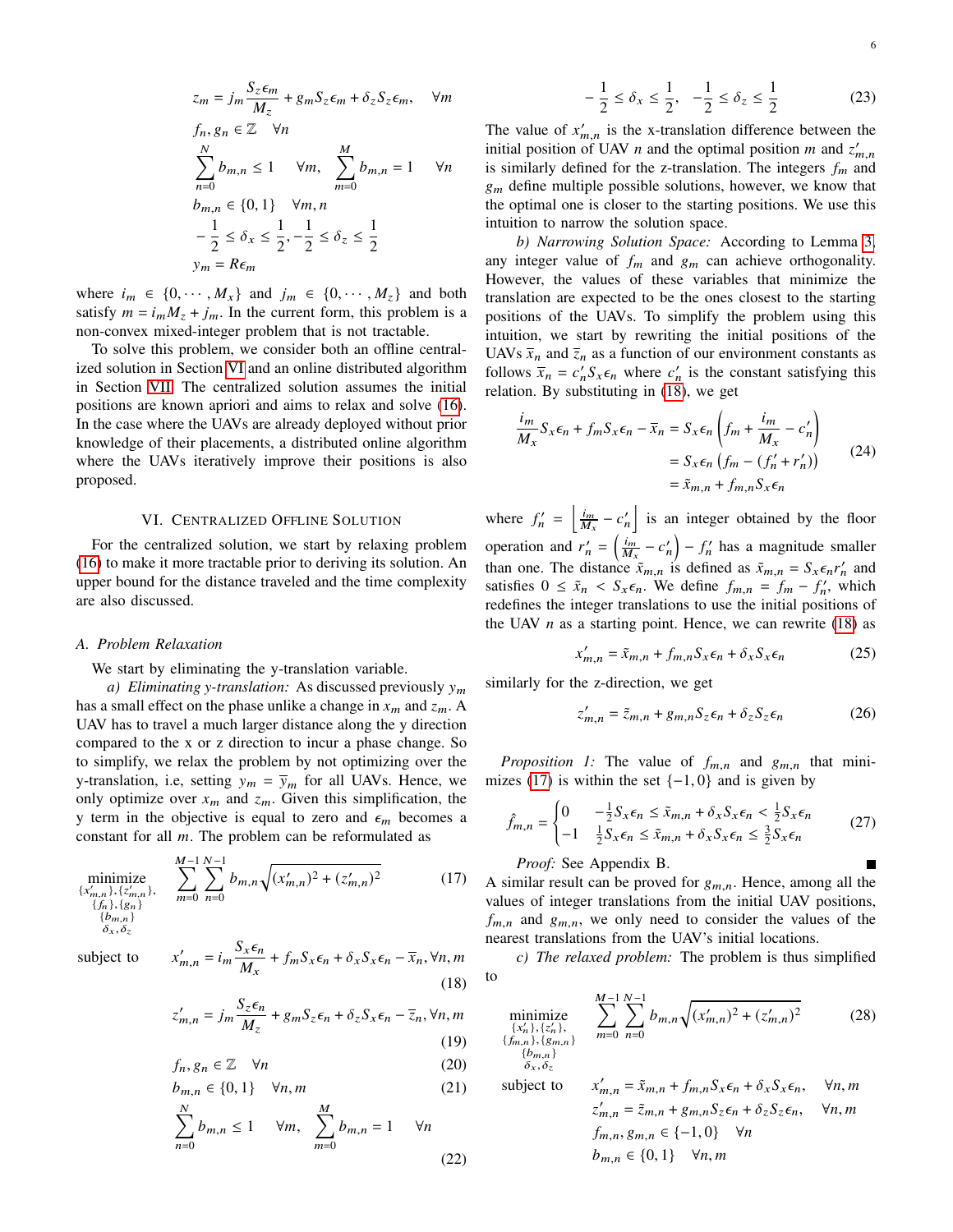$$
\sum_{n=0}^{N} b_{m,n} \le 1 \quad \forall m, \quad \sum_{m=0}^{M} b_{m,n} = 1 \quad \forall n
$$

$$
-\frac{1}{2} \le \delta_x \le \frac{1}{2}, \quad -\frac{1}{2} \le \delta_z \le \frac{1}{2}
$$

#### *B. Problem Solution*

The problem [\(28\)](#page-5-3) still remains a non-convex mixed-integer problem. The difficulty in solving the problem is because the variables  $\delta_x$  and  $\delta_z$  are common to the entire swarm. We show that by for a given value of some variables the problem becomes tractable and we use that fact to solve the problem.

*a)* Solution given  $\delta_x$  and  $\delta_z$ : For a given value of  $\delta_x$ and  $\delta_z$ , the problem becomes tractable and it can be solved as follows: first, we minimize over  $f_{m,n}$  and  $g_{m,n}$  using [\(27\)](#page-5-4) since  $\delta_x$  and  $\delta_z$  are given. Once these values have been calculated, the square root term in the objective becomes a constant. What remains is to solve for  $b_{m,n}$ , which becomes the following integer linear program

$$
\underset{\{b_{m,n}\}}{\text{minimize}} \quad \sum_{m=0}^{M-1} \sum_{n=0}^{N-1} b_{m,n} \sqrt{(x'_{m,n})^2 + (z'_{m,n})^2} \tag{29}
$$

subject to

$$
\sum_{n=0}^{N} b_{m,n} = 1 \quad \forall m, \quad \sum_{m=0}^{M} b_{m,n} \le 1 \quad \forall n
$$

This integer program can be shown to be equivalent to its real relaxation. This problem is indeed an assignment problem that can be solved in polynomial time using the Hungarian algorithm [\[38\]](#page-15-14).

*b) Solution given an assignment:* Again considering [\(28\)](#page-5-3), the challenge in solving for  $\delta_x$  and  $\delta_z$  is that they are multiplied by integer variables  $b_{m,n}$ . Given an assignment defining the values of  $b_{m,n}$ , the problem [\(28\)](#page-5-3) becomes the following convex problem

$$
\underset{\substack{\{x'_n\},\{z'_n\},\\ \delta_x,\delta_z}}{\text{minimize}} \quad \sum_{m=0}^{M-1} \sum_{n=0}^{N-1} b_{m,n} \sqrt{(x'_{m,n})^2 + (z'_{m,n})^2} \tag{30}
$$

subject to 
$$
x'_{m,n} = \tilde{x}_{m,n} + \hat{f}_{m,n} S_x \epsilon_n + \delta_x S_x \epsilon_n, \quad \forall n, m
$$

$$
z'_{m,n} = \tilde{z}_{m,n} + \hat{g}_{m,n} S_z \epsilon_n + \delta_z S_z \epsilon_n, \quad \forall n, m
$$

$$
-\frac{1}{2} \le \delta_x \le \frac{1}{2}, \quad -\frac{1}{2} \le \delta_z \le \frac{1}{2}
$$

which can be solved using a convex solver like CVXPY [\[39\]](#page-15-15).

*c) Complete Solution:* We have shown that for a given  $\delta_x$  and  $\delta_z$ , [\(28\)](#page-5-3) gets simplified to [\(29\)](#page-6-1) which can be optimally solved. We also have shown that for a given  $b_{m,n}$ , we get [\(30\)](#page-6-2) which can also be optimally solved. Hence, to solve [\(28\)](#page-5-3), we use block coordinate descent. We optimize over each set of variables in an alternating manner, until the solution stops changing. Since both [\(29\)](#page-6-1) and [\(30\)](#page-6-2) are solved to optimality, Problem [\(28\)](#page-5-3) is guaranteed to converge to a stationary point [\[40,](#page-15-16) Prop. 2.7.1]. After solving, we obtain the optimal  $\hat{\delta}_x$ ,  $\hat{\delta}_z$ , and  $\hat{b}_{m,n}$  for all m and n, along with  $\hat{f}_{m,n}$  and  $\hat{g}_{m,n}$ . We need to substitute back to get the UAV positions. From  $\hat{b}_{m,n}$ , the index of the placement assigned to the *n*-th

| <b>Algorithm 1:</b> Centralized Solution                                                                               |  |  |  |
|------------------------------------------------------------------------------------------------------------------------|--|--|--|
| <b>input</b> : The initial positions of the UAV swarm                                                                  |  |  |  |
| $\{\overline{\mathbf{p}}_0, \overline{\mathbf{p}}_1, \cdots, \overline{\mathbf{p}}_{N-1}\}$ , The parameters of the GS |  |  |  |
| $M_x, M_z, d_x, d_z$ . The wavelength $\lambda$ .                                                                      |  |  |  |
| <b>output:</b> The optimized UAV positions.                                                                            |  |  |  |
| current_obj = $\infty$ ;                                                                                               |  |  |  |
| $previous_0$ = 0;                                                                                                      |  |  |  |
| Initialize $\delta_x = 0$ and $\delta_z = 0$ ;                                                                         |  |  |  |
| while current_obj-previous_obj>1e-5 $do$                                                                               |  |  |  |
| previous $obj = current obj$ ;                                                                                         |  |  |  |
| Solve (29) for $\{b_{m,n}\}\$ using $\delta_x$ and $\delta_z$ ;                                                        |  |  |  |
| Solve (30) for $\delta_x$ and $\delta_z$ using $\{b_{m,n}\}\$ and assign                                               |  |  |  |
| the objective value to current obj ;                                                                                   |  |  |  |
| end                                                                                                                    |  |  |  |
| Calculate the position of UAVs, using $(31)$ and $(32)$                                                                |  |  |  |

UAV  $\hat{m}_n$  is given by  $\hat{m}_n = \underset{m}{\text{argmax}} \hat{b}_{m,n}$ . The assigned position is then calculated using

<span id="page-6-5"></span><span id="page-6-3"></span>
$$
x_n = \tilde{x}_{\hat{m}_n, n} + \hat{f}_{\hat{m}_n, n} S_x \epsilon_n + \hat{\delta}_x S_x \epsilon_n + \bar{x}_n \tag{31}
$$

<span id="page-6-1"></span>similarly for the z position

<span id="page-6-4"></span>
$$
z_n = \tilde{z}_{\hat{m}_n, n} + \hat{g}_{\hat{m}_n, n} S_z \epsilon_n + \hat{\delta}_z S_z \epsilon_n + \overline{z}_n \tag{32}
$$

The centralized solution algorithm is summarized in Algorithm [1.](#page-6-5) Hence, using block coordinate descent, we obtained a suboptimal solution of [\(28\)](#page-5-3), which is a relaxation of [\(15\)](#page-4-1).

# *C. Upper Bound and Time Complexity*

<span id="page-6-6"></span>The upper bound for the translation of UAVs is derived in Proposition [2](#page-6-6)

*Proposition 2:* The maximum absolute translation of UAV *n* is upper bounded by  $\frac{\sqrt{S_x^2 + S_z^2}}{2} \epsilon_n$ .

*Proof:* See Appendix C.

<span id="page-6-2"></span>As for the algorithm computational complexity, it is the sum of the solution complexities of solving [\(29\)](#page-6-1) and [\(30\)](#page-6-2) times the number of iterations. For the number of iterations, convergence typically occurred within fewer than five iterations, which can be enforced as a maximum number of iterations. The Hungar-ian algorithm used to solve [\(29\)](#page-6-1) has complexity  $O(M^3)$  [\[41\]](#page-15-17). For problem [\(30\)](#page-6-2), CVXPY [\[39\]](#page-15-15) uses ECOS second-order cone programming solver [\[42\]](#page-15-18), which relies on an interior-point algorithm based on Mehrorta predictor-corrector method. In general, the interior points algorithms' complexity depends on the number of variables [\[43\]](#page-15-19). Since problem [\(30\)](#page-6-2) has only two variables ( $\delta_x$  and  $\delta_z$ ) regardless of the problem size, the solution time is dominated by the Hungarian algorithm. By limiting the iterations to five, the complexity of Algorithm [1](#page-6-5) is approximately  $O(M^3)$ .

#### VII. DISTRIBUTED ONLINE SOLUTION

<span id="page-6-0"></span>In the case where the UAV positions are not known before deployment, we develop an iterative distributed approach to be applied within the swarm in realtime. This approach uses channel estimates instead of positions for optimization and it attempts to minimize the inter-swarm communication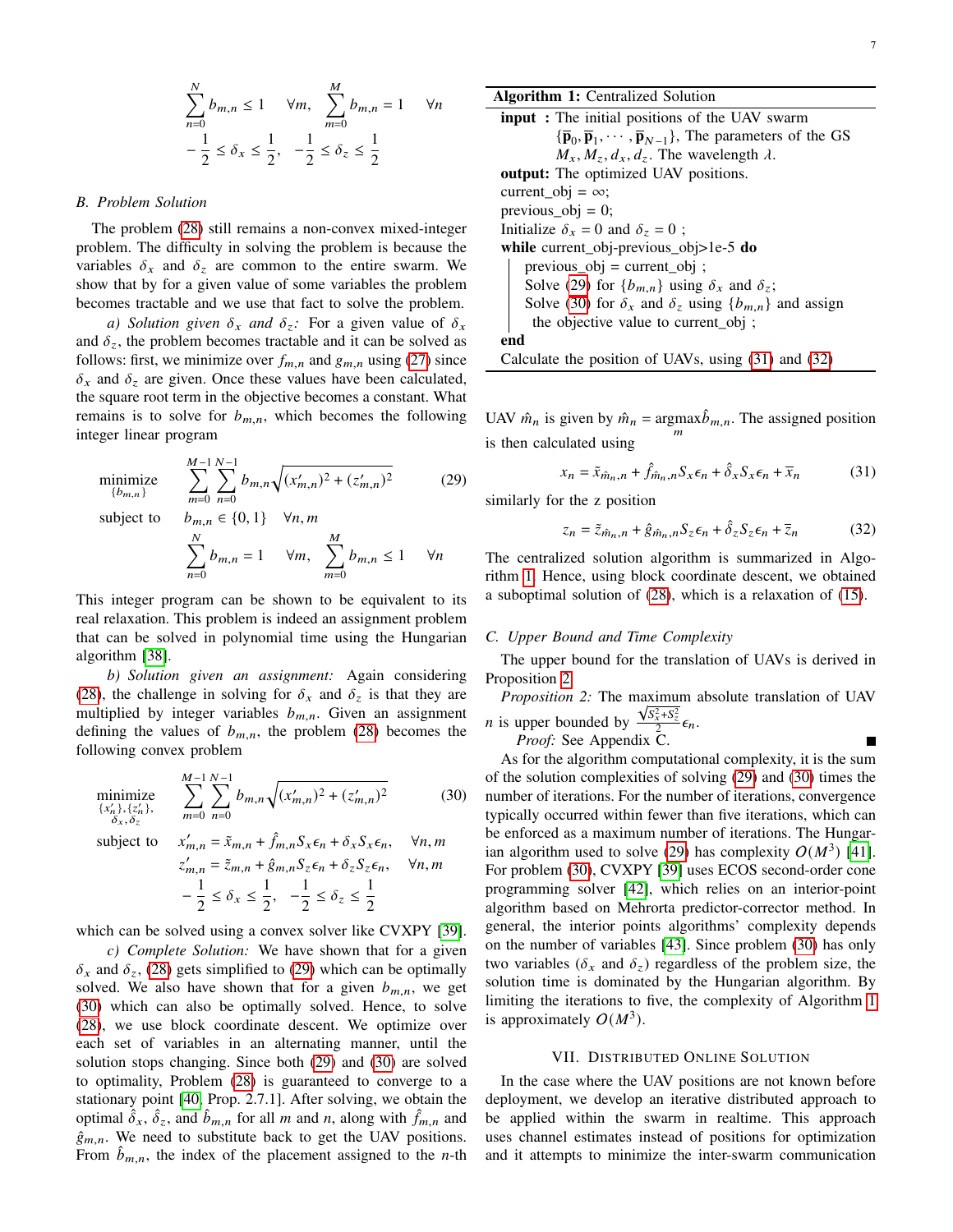<span id="page-7-3"></span>

Fig. 3: The closed loop feedback system in UAV  $n$  where  $n \in \{1, \dots, N-1\}$ . The calculations made on the UAV are highlighted in gray. The value  $\Delta\phi_{n-1}$  is obtained from the previous neighbor.

overhead. In this approach, the UAVs agree on a formation, in which each UAV designates another UAV as its neighbor along each axis according to a criterion discussed later. For a ULA GS, this formation is linear, and for a URA it is a rectangular grid. Each UAV estimates its channel and shares the estimates with its neighbors using an ideal control side channel. Using the neighbor channel measurements, the UAVs calculate an error signal. This error signal drives a closed loop feedback system, which decides the magnitude and direction of its motion. In this approach, each UAV moves based on information from its neighbor, as if each UAV exerts a force on its neighbor. Hence, we refer to this approach as Force Field (FF). We start by deriving the fundamentals of this approach and show its convergence on a ULA GS aligned to the x-axis. Then, we discuss how it is applied to a URA GS. In the end, we discuss how the agreement on the formation is performed.

#### *A. Fundamentals of Force Field*

The key idea behind FF is that for any optimal positions  $P \in$ P, the equivalent  $M \times M$  channel matrix **H** can be shown to be a scaled and permuted DFT matrix [\[44\]](#page-15-20). The phase difference between successive elements of the  $l$ -th column of the DFT matrix is  $\frac{2\pi}{M}$ . Hence, the phase difference at UAV *n* due to two consecutive ground antennas  $l$  and  $l + 1$  is given by

<span id="page-7-0"></span>
$$
\Delta \phi_n = \phi_{l,n} - \phi_{l+1,n} = 2\pi f'_n + n \left(\frac{2\pi}{M_x}\right). \tag{33}
$$

where  $\phi_{l,n} = \angle [\mathbf{H}]_{l,n}$  is the phase of the channel between GS antenna *l* and UAV *n* for some integer  $f'_n$ . If [\(33\)](#page-7-0) is satisfied for all UAVs  $n \in \{0, \dots N-1\}$ , and all GS antennas  $l \in \{0, \dots M - 2\}$ , the channel **H** is an orthogonal scaled DFT matrix and the capacity is maximized. However, [\(33\)](#page-7-0) determines the position of each UAV solely on its index  $n$ regardless of the remaining UAVs. This might lead to larger distance traveled since each UAV does not consider its neighbors' positions or channels. Additionally, if a UAV suffered from an external disturbance like wind, the remaining UAVs will not adapt. To make each UAV adapt to its neighbors, we reformulate [\(33\)](#page-7-0) to

<span id="page-7-1"></span>
$$
\Delta \phi_n - \Delta \phi_{n-1} = 2\pi f_n + \left(\frac{2\pi}{M_x}\right) \tag{34}
$$

for any integer  $f_n$ . Here we assume that the UAV formation has been established and UAV  $n-1$  shares its channel estimates with its neighbor UAV  $n$ . If all UAVs realize [\(34\)](#page-7-1), **H** becomes orthogonal. We define the difference between the right and the left sides of [\(34\)](#page-7-1) as an error signal as follows

<span id="page-7-2"></span>
$$
e_n = \Delta \phi_n - \Delta \phi_{n-1} - \psi_n \tag{35}
$$

where  $\psi_n = 2\pi f_n + \left(\frac{2\pi}{M_x}\right)$  is the target phase difference for some integer  $f_n$ . The objective of each UAV is to move such that this error signal is equal to zero. We define  $\overline{\Phi}_n = \Delta \phi_n - \Delta \phi_{n-1}$ as the measured state of our system. When each UAV moves, this state changes and our goal is to make it equal to  $\psi_n$ . Using the distance approximation [\(10\)](#page-3-6) based on the far-field assumption, we get

$$
\overline{\Phi}_n = (\Delta \phi_n - \Delta \phi_{n-1})\% (2\pi) \tag{36}
$$

<span id="page-7-7"></span><span id="page-7-5"></span>
$$
\approx \left(2\pi \left(\frac{x_n}{\epsilon_n} - \frac{x_{n-1}}{\epsilon_{n-1}}\right) \frac{1}{S_x}\right) \% (2\pi) \tag{37}
$$

where the environment constant  $S_x = \frac{\lambda R}{d_x}$  (as previously defined) and % denotes the modulus operator. The modulus operation accounts for phase wraps. This relation would have been linear if it was not for the phase ambiguity. Using phase measurements only, we can not tell whether the UAV did not change position or moved to create a  $2\pi$  phase difference. However, this ambiguity can be mitigated and the phase unwrapped by limiting the translation that each UAV performs at each step as discussed later. After unwrapping the phase, the system becomes a linear system. Based on the error signal, each UAV can change its position to orthogonalize the channel using a closed loop feedback system.

# *B. Force Field Algorithm*

The proposed feedback system is run iteratively in all UAVs. In iteration  $k$ , all the UAVs move simultaneously, except the first UAV which is used as an anchor and does not move. This approach is described as follows: Each UAV estimates its channel and calculates  $\Delta \phi_n[k]$  at iteration k. It shares this value with its direct neighbor in the formation, so that UAV *n* knows  $\Delta \phi_{n-1}[k]$  from its neighbor. Each UAV calculates the measured state  $\overline{\Phi}_n[k]$  and estimates the unwrapped phase state  $\Phi_n$  using

<span id="page-7-6"></span>
$$
\Phi_n[k] = \begin{cases} \overline{\Phi}_n[k] + 2\pi \left[ \frac{\Phi_n[k-1]}{2\pi} \right] & c = 0\\ \overline{\Phi}_n[k] + 2\pi + 2\pi \left[ \frac{\Phi_n[k-1]}{2\pi} \right] & c = 1\\ \overline{\Phi}_n[k] - 2\pi + 2\pi \left[ \frac{\Phi_n[k-1]}{2\pi} \right] & c = 2 \end{cases} \tag{38}
$$

where

$$
c = \operatorname{argmin}\{|\overline{\Phi}_n[k] - \overline{\Phi}[k-1]|, |\overline{\Phi}_n[k] + 2\pi - \overline{\Phi}[k-1]|, |\overline{\Phi}_n[k] - 2\pi - \overline{\Phi}[k-1]| \} (39)
$$

It is easy to verify that phase wrap errors will not occur as long the phase transition between iterations is less than  $\pi$ . After linearizing the state, each UAV calculates an error  $e_n[k]$ using [\(35\)](#page-7-2). Based on this error signal, it changes its position such that

<span id="page-7-4"></span>
$$
x_n[k+1] = x_n[k] - K_p e_n^{[x]}[k]
$$
 (40)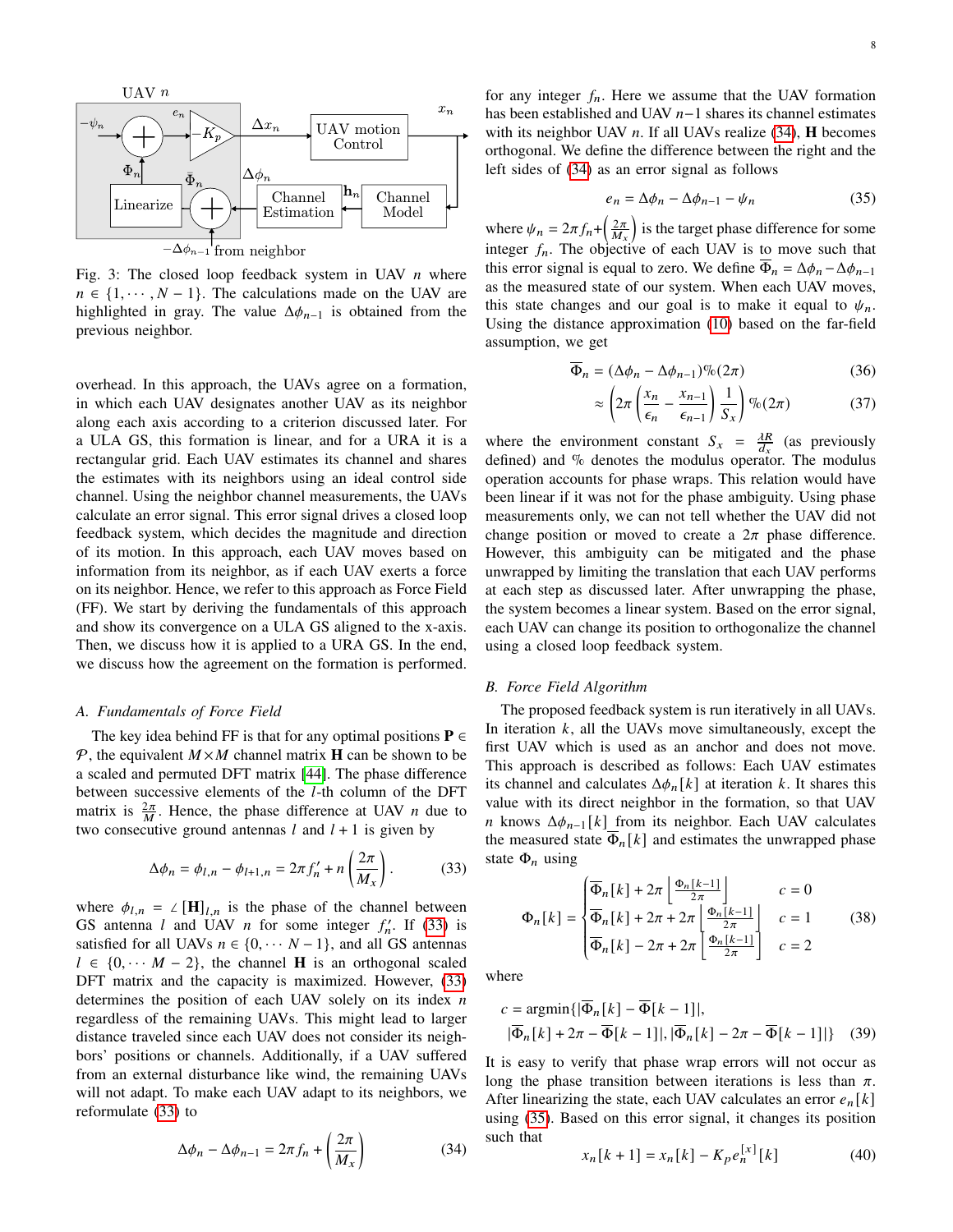where  $K_p$  is a constant creating a proportional controller. The first UAV in the formation having  $n = 0$  is used as an anchor, i.e, it does not change positions. The closed loop feedback system at UAV  $n$  is shown in Fig. [3,](#page-7-3) with the calculations that run in the UAV highlighted in gray. The input to our approach for UAV  *is its phase estimates along with those of UAV*  $n-1$ . The output is the motion given by  $\Delta x_n[k] = x_n[k+1]$  $x_n[k]$ . After a predefined time sufficient for calculations in all UAVs, the output  $\Delta x_n[k]$  is fed to the UAV motion control system which navigates the UAV. After the swarm settles, these steps can be repeated for a fixed number of iterations until  $|\Delta x_n[k]|$  becomes small for all UAVs. Note that since the system was linearized, instead of the proportional controller in [\(40\)](#page-7-4), more sophisticated controllers like PID can speed up the convergence [\[45\]](#page-15-21).

We now discuss the convergence of this approach for a single UAV and then generalize to the entire swarm.

*Lemma 4:* The error in UAV  $n$  is guaranteed to converge to zero given that its previous neighbor, UAV  $n - 1$ , is fixed, if  $0 < K_p < \frac{\epsilon_n S_x}{4\pi}$ .

*Proof:* See Appendix D.

<span id="page-8-3"></span>*Theorem 2:* The error of all UAVs is guaranteed to converge to zero if  $0 < K_p < \frac{\min(\epsilon_n) S_x}{4\pi}$  $\frac{1}{4\pi}$ .

*Proof:* UAV 0 acts as an anchor and does not move. Hence, the error of UAV 1, according to Lemma [4](#page-8-0) is guaranteed to converge to zero if  $0 < K_p < \frac{\epsilon_0 S_x}{4\pi}$ . Once, it converges according to Lemma [4](#page-8-0) the error of UAV 2 is also guaranteed to converge to zero if  $0 < K_p < \frac{\epsilon_1 S_x}{4\pi}$ . Similarly, we can show that all N UAVs will converge if  $0 < K_p < \frac{\min(\epsilon_n) S_x}{4\pi}$  $\frac{1}{4\pi}$ . Note that although the UAVs closer to the fixed UAV converge first, all the non-converged UAVs move simultaneously. As a consequence of simultaneous motion, oscillations might occur; a UAV might move in some direction in an iteration and in the other direction in the following iteration because its previous neighbor has moved. A smaller value of  $K_p$  will reduce the magnitude of oscillations.

#### *C. Force Field URA Extension*

Next, we discuss the extension from the ULA GS in the x-direction to a URA in the x-z plane. For a URA, each UAV needs to meet the orthogonality criterion [\(34\)](#page-7-1) in both the x and z directions. The condition along the x-axis is

<span id="page-8-1"></span>
$$
\Delta \phi_n^{[x]} - \Delta \phi_{n-1}^{[x]} = \psi_n^{[x]}
$$
 (41)

where the superscript [x] is to denote x-direction,  $\psi_n^{[x]}$  is the x phase objective, and  $\Delta \phi_n^{[x]} = \phi_{n,i_m M_z + j_m} - \phi_{n,(i_m+1)M_z + j_m}$ where  $i_m M_z + j_m$  and  $(i_m + 1)M_z + j_m$  are the indices of two consecutive GS antennas along the x-direction. Similar definitions exist for the z-direction using phase calculated for two consecutive GS antennas along the z-direction:  $\Delta \phi_n^{[z]}$  =  $\phi_{n,i_mM_z+j_m}-\phi_{n,i_mM_z+j_m+1}$ . To realize [\(41\)](#page-8-1) and its z equivalent, FF is extended to apply the same procedures for a ULA along both directions. Hence, each UAV needs to designate two neighbors, one for each direction. This makes the final FF formation a grid. This grid consists of  $M_x$  lines applying linear FF along z direction and  $M<sub>z</sub>$  lines applying it along the x-direction. The anchor node that does not move in that case is a corner node having both grid indices  $i_n = j_n = 0$ . We note that for a ULA in the x-direction the set  $P$  is unconstrained in the z-direction. Unlike the ULA, for the URA case, to retain orthogonality over the entire swarm, the UAVs that form a line in the x-direction, need to have the same phase with respect to the z-direction and vice versa. To accomplish that a small modification is made; the first line of the grid in the x-direction (having indices satisfying  $n\% M_z = 0$  where % denotes the modulus operator) applies FF along the z-direction to have a phase difference along z equal to zero. The phase objective along the z direction  $\psi_n^{[z]}$  for UAV *n* in [\(35\)](#page-7-2) realizing this condition is

<span id="page-8-2"></span>
$$
\psi_n^{[z]} = \begin{cases} 0 & n\%M_z = 0\\ 2\pi/M_z & \text{otherwise} \end{cases}
$$
 (42)

<span id="page-8-0"></span>A similar relation can be derived for the phase objective along x. Since, for a URA, the same FF feedback system is applied along multiple lines with a minor modification, the same convergence proofs apply.

# *D. Initializing Formations*

Last, we describe how the formations are established. As shown in Theorem 2, the convergence only depends on each UAV picking a node as a neighbor along each axis, such that all the UAVs create a grid formation. The method of choosing the neighbor does not affect whether or not convergence will occur, however, it affects the distance that each UAV will travel to orthogonalize the channel. Our proposed approach relies on UAVs creating the formations based on an initial channel estimate that is shared globally among the swarm.

After sharing the channel, all UAVs pick their closest neighbor based on phase relative to the x-direction and then relative to the z direction. Given that the measured phase states along x and z directions are defined as  $\overline{\Phi}_{N}^{[x]} = \Delta \phi_{n}^{[x]} - \Delta \phi_{n}^{[x]}$  $n-1$ and  $\overline{\Phi}_N^{[z]} = \Delta \phi_n^{[z]} - \Delta \phi_{n-1}^{[z]}$  $\sum_{n=1}^{\lfloor z \rfloor}$  respectively. The assignment is accomplished in two stages, first, we sort the state along x such that  $\overline{\Phi}_0^{[x]} \leq \overline{\Phi}_1^{[x]} \leq \cdots \leq \overline{\Phi}_{N}^{[x]}$  $\frac{[x]}{N-1}$ . Then, each  $M_z$ UAVs are divided into a group and sorted such that the  $m$ th group satisfies  $\overline{\Phi}_{m\lambda}^{[z]}$  $\overline{w}_{mM_z}^{[z]} \leq \overline{\Phi}_{mM_z+1}^{[z]} \leq \cdots \leq \overline{\Phi}_{mM_z}^{[z]}$  $\sum_{(m+1)M_z-1}^{\infty}$ . This assignment guarantees that the phase along any line of UAVs in the grid is increasing.

The entire force field algorithm is summarized in Algorithm [2.](#page-9-1) The forall construct is used to indicate that all UAVs act in parallel. For simplicity, we consider using a fixed number of iterations  $K_c$ . More adaptive stopping criteria can easily be developed based on the value of the error or the SINR. Since at convergence the interference among data streams is eliminated, the MIMO SINR is equal to the SNR when a single UAV is communicating with the GS. By setting the target SINR below the SNR, we can sacrifice the achievable capacity in favor of less distance traveled by the UAVs. Next, we find an upper bound for the distance traveled.

<span id="page-8-4"></span>*Proposition 3:* The distance traveled by UAV *n* when using Force Field is upper bounded by  $\left(\sqrt{S_x^2 + S_z^2}\right)$  (max $\{\epsilon_0, \epsilon_n\}$ )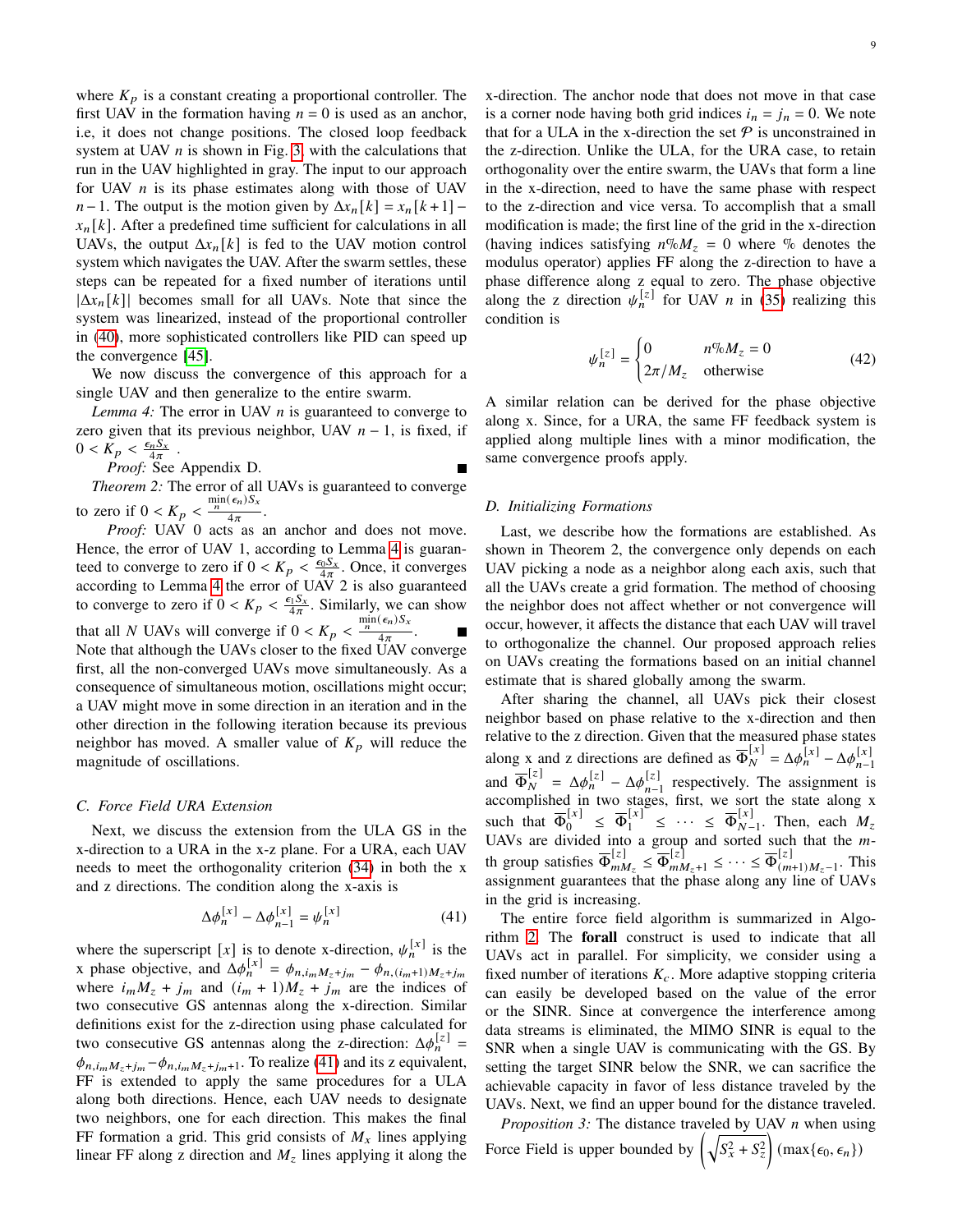input :  $M_x, M_z$ output: Swarm positioned to maximize capacity. All UAVs estimates channels and share it ; forall UAV  $n = 0$  to  $N - 1$  do Sort phase estimates to identify neighbors; Calculate phase objective using [\(42\)](#page-8-2) along x and z; end for iterations  $k = 1$  to  $K_c$  do forall UAV  $n = 0$  to  $N - 1$  do Esitmate channel and share with neighbors; Calculate state [\(36\)](#page-7-5) and linearize [\(38\)](#page-7-6) in x and z; Calculate error using [\(35\)](#page-7-2) along x and z ; Wait sufficiently for other UAVs calculations; Move in x and z according to [\(40\)](#page-7-4); Wait sufficiently for other UAVs to move; end end

<span id="page-9-1"></span>*Proof:* For the *m*-th line in the grid formed by the UAVs along the  $x$  direction, UAVs are ordered such that

$$
-\pi \leq \overline{\Phi}_m^{[x]} \leq \overline{\Phi}_{M_z+m}^{[x]} \leq \overline{\Phi}_{2M_z+m}^{[x]} \leq \cdots \leq \overline{\Phi}_{(M_x-1)M_z+m}^{[x]} \leq \pi
$$
\n(43)

The first UAV is used as an anchor and it does not move. Each UAV is pushing its neighbor to realize a phase difference of  $\frac{2\pi}{M_x}$ . Since, the formation guarantees that the UAVs are increasing in phase, the worst-case scenario is when all UAVs start at exactly at the same phase. In that case, the UAV having index *n* will have to travel to create a phase difference of  $n \frac{2\pi}{M_x}$ from the start UAV. Using [\(37\)](#page-7-7), this is equivalent to having  $\frac{x_n}{\epsilon_n} - \frac{x_0}{\epsilon_0}$  $\left(\frac{x_0}{\epsilon_0}\right) = S_x$ . From which,  $|x_n - x_0| \leq S_x(\max{\{\epsilon_0, \epsilon_n\}})$ . A  $\sum_{n=1}^{\infty}$  similar argument can be made for the z-direction. Combining both constraints, we get that the distance traveled by UAV  $n$ is upper bounded by  $\left(\sqrt{S_x^2 + S_z^2}\right)$  (max $\{\epsilon_0, \epsilon_n\}$ ).

We notice that the traveled distance upper-bound for Force Field is higher than the centralized solution upper-bound from Proposition [2.](#page-6-6) We also expect that the centralized approach would require less distance traveled than FF for several reasons; First, the centralized approach assumes the knowledge of the UAV initial positions, which define the problem. On the other hand, FF only uses only channel information, from which the positions can not be recovered. Second, compared to the centralized solution, FF does not optimize the displacement of the entire swarm (from Lemma [2\)](#page-3-3) and just uses the first UAV as an anchor. Having a fixed UAV is crucial to guarantee the convergence as shown in Theorem [2.](#page-8-3) Third, FF assigns the UAVs to the positions in a simple way based on sorting the phases to avoid running a complicated assignment procedure in all the UAVs.

# *E. Time Complexity of Force Field*

Since FF is a distributed algorithm, we discuss the complexity from the perspective of one UAV. In the initialization stage,

TABLE I: Distributed Algorithms Comparison

<span id="page-9-2"></span>

| Aspect                     | Force Field      | <b>Gradient Descent</b> | <b>Brute Force</b> |
|----------------------------|------------------|-------------------------|--------------------|
| <b>Channel Estimations</b> | $K_c$            | $N K_c$                 | $6NK_c$            |
| Inter-swarm Comm.          | <b>Neighbors</b> | Swarm                   | Swarm              |
| Convergence Proof          | Yes              | No                      | No                 |
| Distance Upper Bound       | Yes              | Nο                      | Nο                 |

each UAV has  $2M$  phase measurements from the entire swarm along x and z directions. Each UAV sorts the phases along x across all UAV and along z as groups of size  $M_z$ . Assuming the merge sort algorithm is used, the initialization complexity is given by  $O(M \log M + M_x M_z \log M_z)$ . After initialization, each UAV interacts only with one neighbor in the x-direction and one neighbor in the z-direction, regardless of the swarm size making the complexity be a function of only the number of iterations  $O(K_c)$ . The fact that beyond initialization FF complexity is independent of the swarm size makes it scalable.

#### *F. Comparison with Existing Distributed Algorithms*

We briefly compare FF to Gradient Descent (GD) and Brute Force (BF) which were both proposed in [\[12\]](#page-14-11). GD and BF are both iterative algorithms inspired by numerical optimization algorithm; gradient descent, and steepest descent respectively. GD relies on knowledge of the UAV positions and global channel knowledge within the swarm to calculate the gradient of the capacity with respect to positions. In each iteration, in a sequential manner, all UAVs estimate the channel and one UAV moves in the gradient descent direction. BF also relies on global channel knowledge. In a BF iteration, a UAV takes 6 steps in each of the 6 orthogonal directions. For each direction, the channel is estimated and the orthogonality of the channel is evaluated. The UAV retains the position that improved the channel orthogonality. No upper bounds (UB) on distance traveled nor convergence guarantees were derived for BG and GD in [\[12\]](#page-14-11). Since GD and BF are based on numerical methods applied to a non-convex objective, it is not easy to analyze their convergence. Unlike BF and GD, in a FF iteration, each UAV only requires knowledge of the channel from its direct neighbors reducing inter-swarm communications overhead. Also, in an FF iteration, all UAVs move simultaneously, thus requiring fewer channel estimates. The comparison between the algorithms is summarized in Table [I.](#page-9-2)

#### VIII. OPTIMIZING A LINEAR UPLINK SCENARIO

<span id="page-9-0"></span>So far we discussed algorithms that optimize UAV positions to maximize the channel capacity, which are applicable in the uplink and downlink scenarios regardless of the transmitter and receiver processing. Now, for an uplink scenario with UAVs as transmitters, we consider the joint optimization of the channel **H** (through the UAV positions) and the linear precoders  $V \in \widehat{C}^{N \times N}$  and combiners  $W \in \widehat{C}^{M \times M}$ . We can define the following joint optimization problem

<span id="page-9-3"></span>
$$
\underset{\mathbf{H}, \mathbf{W}, \mathbf{V}}{\text{maximize}} \left\{ \log \det \left( \mathbf{I} + \frac{1}{N_0 N_f} \left( \mathbf{W}^H \mathbf{H} \mathbf{V} \right)^H \mathbf{W}^H \mathbf{H} \mathbf{V} \right) \right\} \tag{44}
$$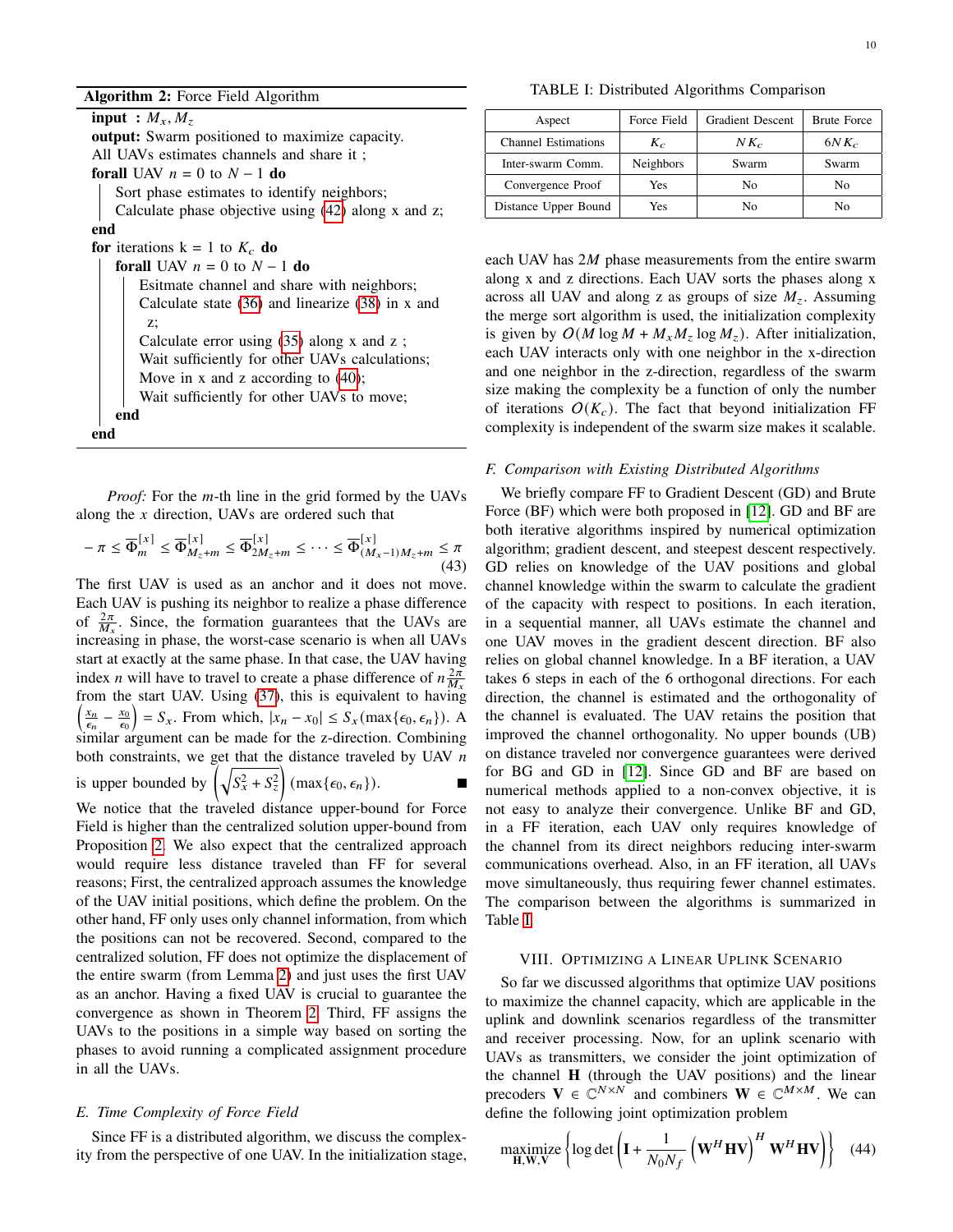<span id="page-10-1"></span>

Fig. 4: In the simulation setup, the UAVs are initialized in a rectangular area. The GS is tilted towards the swarm.

where  $N_0$  is the noise power spectral density and  $N_f$  is the receiver noise figure, given that **H** is a channel matrix defined according to our system model. Each UAV is assumed to be carrying a radio with maximum transmitted power  $P_T$ . Since each UAV transmits an independent data stream, **V** is constrained to be a diagonal matrix. The columns of the combining matrix **W** are assumed to be normalized.

If we define the equivalent channel  $H_{eq} = W^H H V$ , according to the upper bound [\(6\)](#page-2-2), the maximum occurs when  $H_{eq}$  is orthogonal for a given SNR. Maximizing the SNR for an orthogonal  $H_{eq}$  solves [\(44\)](#page-9-3). Using our proposed position optimization algorithms, the channel **H** can be made orthogonal. For orthogonal **H**, the matched filter combiner given by  $W = \frac{H}{\|H\|_F / M}$  makes  $W^H H$  a scaled identity matrix and hence orthogonal. The optimal diagonal precoding, in this case, is to use the maximum power  $V = \sqrt{P_T}I$  to maximize the SNR<sup>[1](#page-10-0)</sup>. Hence,  $H_{eq}$  is an orthogonal matrix maximizing the SNR and thus solves the joint optimization. Thus, we have derived the optimal linear precoders and combiners for an uplink scenario.

#### IX. NUMERICAL EVALUATION

In this section, we evaluate the performance of the proposed algorithms using numerical simulations. The capacity improvements of position optimization are first evaluated along with their robustness to randomness due to the channel and UAV motion. Then, the convergence of Force Fields is evaluated under ideal and practical conditions along with other UAV positioning algorithms. The distance traveled per UAV for different swarm positions is then considered and compared to the derived upper bounds. Lastly, we evaluate the impact of position optimization on the capacity as we move to the massive MIMO regime with  $M \gg N$ .

## *A. Simulation Setup*

We consider the simulation setup shown in Fig. [4.](#page-10-1) The GS consists of a URA having aperture  $L_x = d_x M_x = 6$ m and  $L_z = d_z M_z = 6$ m operating at a frequency of 5GHz. The large GS aperture reduces the distance traveled as shown in the derived upper bounds. However, an extremely large aperture is not practical. Unless otherwise stated, we use  $M_x = 6$  and  $M_z = 2$  making  $d_x = 1$ m and  $d_z = 3$ m. The GS is placed at a height  $h_1 = 10m$ , which is assumed to be higher than any surrounding buildings making a LOS path exist between the GS and swarm [\[5\]](#page-14-4). For UAVs deployed in a remote area, the GS can be adjusted to guarantee this condition. To account for non line-of-sight (NLOS) propagation paths, the channel

is modeled as a Rician channel. The center of the region of interest is at a distance of  $R_{\text{ROI}} = 2 \text{km}$  from the UAV swarm. For simplicity, the initial positions are randomly distributed in a rectangular parallelepiped having sides  $V_x = 10$ ,  $V_y = 300$ , and  $V_z$  = 300. The elevation angle of the ground antenna used is  $\theta = 0.043$  rad making the average height of the swarm approximately 100m.

We consider the uplink scenario, where the UAVs are the transmitters. Channel estimation errors, when considered, are modeled using  $H_{est} = H + \tilde{H}$ , where  $H_{est}$  is the estimated channel, and  $\tilde{H}$  is the channel estimation error. The estimation error is modeled as a matrix with independent complex Gaussian elements with zero mean and variance  $\frac{1}{1+{\rm SNR}T_{\tau}}$ where  $T<sub>\tau</sub> = 10$  is the number of training symbols [\[46\]](#page-15-22). The UAV motion errors, when considered, are modeled as an independent random Gaussian vector of size 3 having zero mean and a diagonal covariance matrix with a magnitude of 1m. This motion error vector is added to the positions of the UAVs before channel estimation [\[12\]](#page-14-11).

Each UAV has a transmit power  $P_T = 10$ dBm and the bandwidth used is assumed to be 1MHz [\[47\]](#page-15-23). The noise power spectral density used is  $N_0 = -174$ dBm/Hz and the receiver has a noise figure  $N_F$  of 3dB, making the noise power equal to -111 dBm. We use the sum rate obtained when using linear minimum mean square error (LMMSE) combiner at the GS as a metric [\[9,](#page-14-8) 8.3.3]. The LMMSE combining vector  $w_n$  for UAV  $n$  is calculated using  $\mathbf{w}_n = \left(N_0 N_F \mathbf{I} + \sum_{i=0, i \neq n}^N \mathbf{h}_i^{[est]} \mathbf{h}_i^{[est]H}\right)^{-1} \mathbf{h}_n^{[est]},$  where  $\mathbf{h}_n^{[est]}$ is the  $n$ -th column of the estimated channel. The signalto-interference-and-noise ratio (SINR) of the  $n$ -th stream is given by  $SINR_n = \frac{P_T |\mathbf{w}_n^H \mathbf{h}_n^{[c]}|^2}{N_1 N_1 + N_2 \sum_{i=1}^n p_i^H}$  $\frac{F_T |w_n| \mathbf{u}_n}{N_0 N_F + P_T \sum_{i=0, i \neq n}^{n} |\mathbf{w}_n^H \mathbf{h}_i^{[c]}|^2}$ . Using the SINR | of each stream, the sum rate is calculated using  $SR =$  $\sum_{n=0}^{N-1} \log (1 + \text{SINR}_n)$ 

For comparison, we consider relying on the randomness of the initial UAV positions referred to as "Init". This is similar to what was proposed in [\[36\]](#page-15-12), although we do not optimize the deployment region. We also consider positioning the UAVs using the technique proposed for traditional planar uniformrectangular arrays (URAs) [\[31\]](#page-15-8). We also consider BF and GD from [\[12\]](#page-14-11). Although URAs were first proposed for fixed antenna arrays, they still can be used to maximize the capacity and along with uniform linear arrangements they have been proposed for UAVs [\[27\]](#page-15-4), [\[32\]](#page-15-9), [\[33\]](#page-15-24), [\[35\]](#page-15-11).

#### *B. Performance Gains of Position Optimization*

We start by demonstrating the performance gains that can be attained by optimizing the UAV swarm. We first consider the case of the swarm and GS having an equal number of antennas  $M = N$  and we vary  $M_x$ . This is shown in Fig. [5.](#page-11-0) As

<span id="page-10-0"></span><sup>&</sup>lt;sup>1</sup>Note that for iterative algorithms, before convergence, **H** is not orthogonal and the proposed precoders and combiners are not necessarily optimal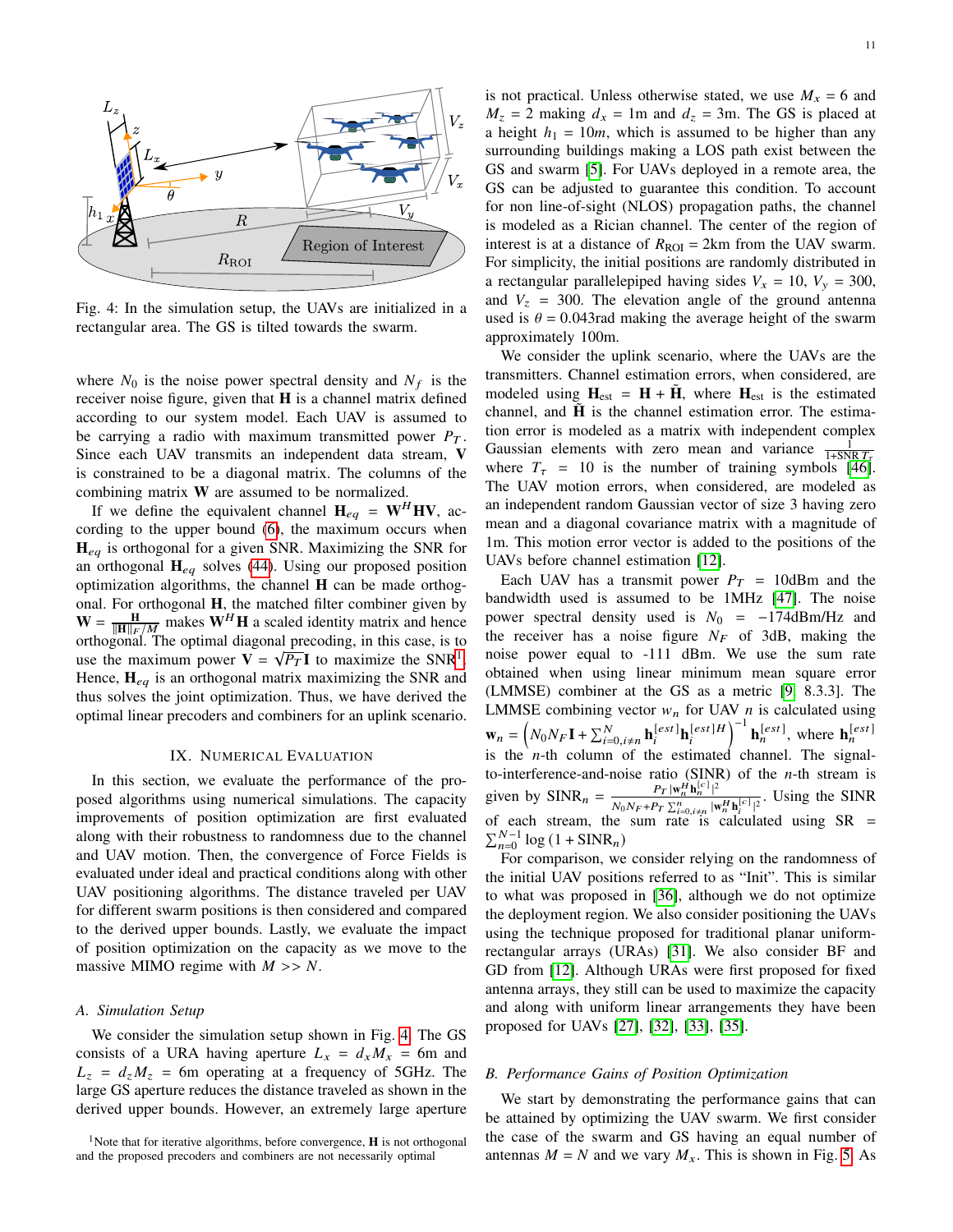<span id="page-11-0"></span>

Fig. 5: As we increase the number of UAVs and GS antennas, Cent gives an equal sum rate to URA, which is higher than relying on the initial positions.

the  $M_x$  increases, the sum rate of the optimized approaches (Cent and URA) increase linearly. This is expected from an optimized MIMO channel. However, this improvement comes at the cost of moving the UAVs from their initial positions. Unlike placing the UAV in a URA, our proposed approach minimizes the distance traveled. An example of a realization of random placement with  $M_x = 6$  ( $N = 12$ ) is shown in Fig. [6.](#page-11-1) The initial placements of the UAVs are shown in blue and is assumed to be above the points of interest shown as crosses at  $z = 0$ . For URA shown in Fig. [6b,](#page-11-2) UAVs need to travel 224m on average, which is far from the point of interest and might conflict with the objective of their deployment. On the other hand, for the centralized approach shown in Fig. [6a,](#page-11-3) each UAV needs to travel only an average distance of 20m from its initial position. This shows the limitation of relying on uniform placements.

After attaining the centrally optimized positions, we evaluate the robustness of our obtained solution against external disturbances. We consider the effects of NLOS propagation, channel estimation errors, and UAV motion errors. We vary the value of the Rician K Factor, and for each value, we simulate 100 random realizations of the Rician channel, localization errors, and channel estimation errors. We plot the mean of the sum rates in Fig. [7](#page-11-4) with the standard deviation shown as error bars along with the single-user upper bound (UB) from [\(6\)](#page-2-2). We see that for small values of the K-factor, the NLOS becomes dominant and both the optimized and nonoptimized positions yield the same average capacity. As the LOS becomes more dominant and the K-factor increases, the optimized positions start approaching the capacity upper bound. The random initial positions, on the other hand, converge to a lower sum rate. This is what we expect since an unoptimized LOS MIMO channel is correlated. In practice, the LOS air-to-ground channel typically has a high K-factor. In channel measurement campaigns performed at a frequency of 5-GHz (C-band) for a LOS air-to-ground channel in near-urban and suburban environments, it was shown that the average Kfactor was above 25dB [\[48,](#page-15-25) Table V].

#### *C. Distributed Algorithms*

Next, we evaluate the distributed algorithms performance in optimizing positions. URA approach and the centralized

<span id="page-11-3"></span><span id="page-11-2"></span><span id="page-11-1"></span>

Fig. 6: Blue dots represent the initial positions, orange dots the final positions of the UAVs. The dashes on the ground represent the point of interest. While URA and Cent optimize capacity, URA moves the UAVs significantly far from their points of interest.

<span id="page-11-4"></span>

Fig. 7: Optimizing positions improves capacity for LOS dominant channel having a large K-factor. Simulation is done for the placement in Fig[.6a](#page-11-3) and includes localization errors and channel estimation errors.

algorithm (Cent) are used as benchmarks. We compare Force Field (FF) against gradient descent (GD) and brute force (BF). For FF, we used  $K_p = 0.3 \frac{\min(\epsilon_n) S_x}{4\pi}$  $\frac{1}{4\pi}$ . The convergence results for 100 iterations in an ideal scenario with  $K = \infty$  are shown in Fig. [8.](#page-12-0) From Fig. [8a,](#page-12-1) we see that all the methods converge to the optimal sum rate. The average distance traveled per UAV up to a given iteration is shown in Fig. [8b](#page-12-2) with the curves for URA and BF omitted for exceeding 100m. This Figure along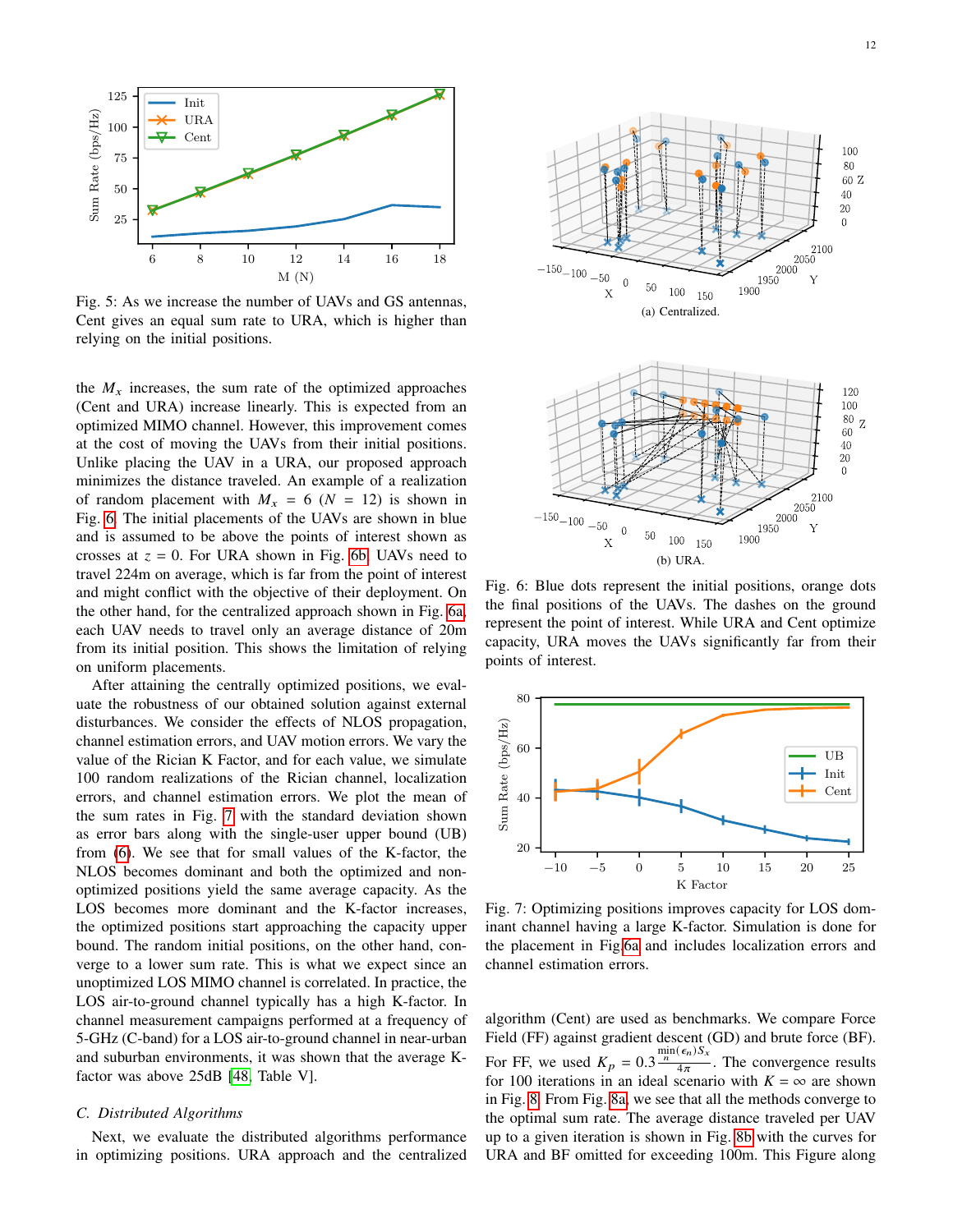<span id="page-12-1"></span><span id="page-12-0"></span>

<span id="page-12-2"></span>(b) Average distance traveled per UAV up to a given iteration. BF and URA were omitted for exceeding 100m.

Fig. 8: The sum rate and distance traveled for the ideal scenario.

<span id="page-12-3"></span>

Fig. 9: The sum rate of distributed approaches under practical disturbances.

with Fig. [8a](#page-12-1) help characterize the tradeoff between attained capacity and the distance traveled. We can see that after the first two iterations with only 12m average traveled distance, the attained capacity is doubled. This shows that, using FF, significant gains can be attained with a few iterations and a limited traveled distance. Also while moving to optimize the capacity, the UAVs can work on their deployment tasks, hence FF does not impede on the deployment application.

Then, we evaluate the convergence of these methods under practical disturbances. Namely, we consider a K-factor of 20dB along with channel estimation errors and localization errors added after each iteration. Also, in addition to the free space path loss, we consider log-normal fading with 3.2dB standard deviation applied independently to each UAV [\[48\]](#page-15-25). Using the same initial positions, 100 realizations of these

<span id="page-12-4"></span>

Fig. 10: The mean distance traveled by the swarm. The error bars represent the range.

random distortions were simulated. The average sum rate results are shown in Fig. [9.](#page-12-3) Compared to the ideal scenario, the sum rates even for URA and Cent are about 16% lower because fading affects the channel magnitude and hence the SNR per stream. However, we see that FF still converges to the sum rate bound attained by URA and Cent in about 30 iterations similar to the ideal scenario. GD, on the hand, takes more than twice the iterations to converge compared the ideal scenario due to the random changes in the channel magnitude affecting the gradients. Brute Force is severely impacted by the motion errors and does not converge [\[12\]](#page-14-11). Hence, our proposed FF is robust to practical disturbances expected in a swarm of UAVs and can attain the sum rate bound. Compared to GD and BF, FF requires only a fraction of the inter-swarm communications and is guaranteed to converge within a bounded distance in an ideal scenario.

#### *D. Distance Traveled Per UAV*

UAV applications have different tolerance for UAV translations from the initial positions. Hence, it important to evaluate the distance that each UAV needs to travel. To that end, we numerically evaluate the distance traveled by each UAV as a function of  $R$ . We consider 100 realizations, in which the UAVs are initialized randomly in a cube such that  $V_x = V_y = V_z = 10$ . The small cube guarantees that the UAVs are within  $\mathcal F$  as we change the distance R. In Fig. [10,](#page-12-4) the solid lines show the mean distance traveled and the whiskers represent the range calculated over all realization and over the entire swarm. The upper bounds for Cent and FF derived in Propositions [2](#page-6-6) and [3](#page-8-4) respectively are plotted as dashed lines. We can see that the distance that the UAVs need to travel increases as  $R$  gets larger. This scaling is captured by our upper bounds, which can be used to estimate the worst case traveled distance. As expected, the distributed algorithm using only channel estimates requires a larger displacement than the centralized algorithm with perfect knowledge of the swarm initial positions. While we only show results for one center frequency and URA design, by using the upper bounds, verified in this section, we can predict the effect of changing the URA design or the center frequency on the distance traveled.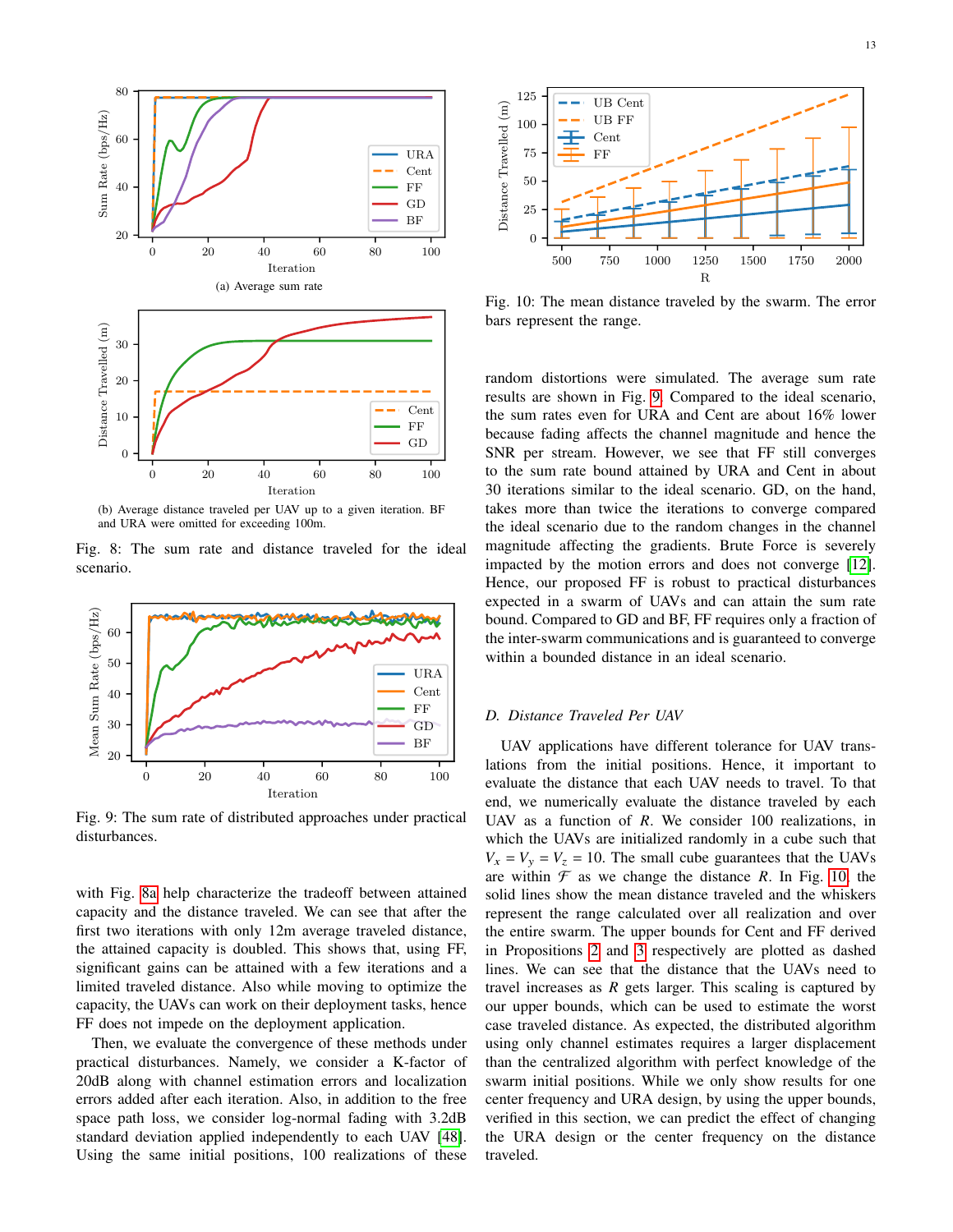<span id="page-13-0"></span>

Fig. 11: The sum rate of different approaches as we move to the massive MIMO regime.

#### *E. Massive MIMO Evaluation*

Now, we evaluate position optimization in the massive MIMO regime, where the number of GS antennas exceeds the number of UAVs  $M \gg N$ . Massive MIMO was shown to improve the capacity by increasing the number of GS antennas [\[49\]](#page-15-26). One might presume that increasing the number of GS antennas eliminates the need for position optimization. We show that this is not the case. We consider 8 UAVs and a GS with a fixed aperture such that  $L_x = M_x d_x = 4$  and  $L_z = M_z d_z = 6$ . The ratio between antennas in the x and z direction was set to be  $M_x/M_z = 2$  and the total number of GS antennas is increased [\[50\]](#page-15-27). From Fig. [11,](#page-13-0) we see that the optimized approaches provide a higher sum rate than the non-optimized as expected. But as the number of antennas increases the sum rate gap between both optimized and nonoptimized approaches does not converge to zero. The suboptimal massive MIMO performance in a LOS channel was also observed and analyzed in [\[37,](#page-15-13) Sec. 4.3]. This indicates that even as the number of antennas increases, swarm optimization can provide significant improvements. One way to interpret this result is to consider the grid of optimal positions similar to the one shown in Fig. [2.](#page-3-5) For a fixed aperture massive MIMO setup (assuming the same x-z plane without loss of generality), the smallest distance between two optimal positions  $\frac{S_x}{M_x}$  is constant and is equal to  $\frac{\partial R}{\partial x}$ . This means that by increasing the number of antennas, the optimal point density is the same. Hence, if the initial positions are far from any optimal ones, they will remain far as we increase  $M$ .

# X. CONCLUSION

In this work, we optimized the placements of a UAV swarm to maximize the MIMO backhaul capacity starting from given swarm initial positions. We mathematically defined a set of UAV placements that orthogonalize the channel and maximize the MIMO capacity. The problem of minimizing the distance traveled to reach a placement in this set was formulated. An offline centralized solution was developed by relaxing the problem and decomposing it into two convex problems which were solved iteratively using block coordinate descent. We also proposed FF as a distributed iterative solution to this problem. FF requires sharing channel estimates only between neighbors and we derived the conditions for its convergence.

Using numerical simulation, we have shown its robustness under channel and UAV induced disturbances. Upper bounds for the distance that UAVs need to travel using the centralized solution and force field were derived and numerically verified. Our approaches were shown to provide significant sum rate improvements while requiring only bounded displacements. The gains from our approach were shown to remain significant as we transition to the massive MIMO regime with far more ground station antennas than UAVs.

#### APPENDIX

# *A. Proof of Lemma [1](#page-3-2)*

Let us define the scaled x and z translations,  $x_n'' = \frac{x_n}{y_n}$  and  $z_n'' = \frac{z_n}{y_n}$ . We start by assuming that the solution is found on a uniform grid with respect of the scaled variables with dimensions  $M_x$  and  $M_z$ . The separation of the UAVs along this grid in the x and z planes is given by  $e_x$  and  $e_z$ , such that we can rewrite  $x_n'' = i_c e_x$  and  $z_n'' = j_c e_x$  for some integers  $i_c \in \{0, \dots, M_x - 1\}, j_c \in \{0, \dots, M_z - 1\}.$  Our objective, hence, becomes calculating the value of  $e_x$  and  $e_z$ . Starting from [\(11\)](#page-3-7), we get

$$
\mathbf{h}_l^H \mathbf{h}_k = \sum_{n=0}^{N-1} \exp\left(\frac{-j2\pi}{\lambda} \left( (-i_l + i_k) d_x x_n'' + (-j_l + j_k) d_z z_n'' \right) \right)
$$
(45)

<span id="page-13-1"></span>
$$
= \sum_{i_c=0}^{M_x - 1} \sum_{j_c=0}^{M_z - 1} \exp\left(\frac{-j2\pi}{\lambda} \left( (-i_l + i_k) i_c d_x e_x + (-j_l + j_k) j_c d_z e_z \right) \right)
$$
(46)  

$$
= \sum_{i_c=0}^{M_x - 1} \exp\left(\frac{-j2\pi}{\lambda} \left( (i_k - i_l) i_c d_x e_x \right) \right)
$$

$$
\cdot \sum_{j_c=0}^{M_z - 1} \exp\left(\frac{-j2\pi}{\lambda} \left( (j_k - j_l) j_c d_z e_z \right) \right)
$$
(47)

In [\(46\)](#page-13-1), the summation over UAVs was rewritten as a summation over the x and z UAV grid positions. As is evident from equation [\(47\)](#page-13-2), this summation is a product of two geometric sums and can therefore be simplified to

<span id="page-13-2"></span>
$$
\frac{\sin\left(\frac{\pi M_x(i_k - i_l)d_x e_x}{\lambda}\right)}{\sin\left(\frac{\pi (i_k - i_l)d_x e_x}{\lambda}\right)} \frac{\sin\left(\frac{\pi M_x(j_k - j_l)d_z e_z}{\lambda}\right)}{\sin\left(\frac{\pi (j_k - j_l)d_z e_z}{\lambda}\right)} = 0 \tag{48}
$$

where the summation is set to 0 because of the orthogonality condition defined in [\(8\)](#page-3-0). The orthogonality is achieved when  $e_x = \frac{\lambda}{M_x d_x}$  and  $e_z = \frac{\lambda}{M_z d_z}$ . If we set  $y_n$  to be constant for all UAVs, we get the same condition derived for the optimal design of a parallel planar uniform rectangular arrays (URA) derived in [\[31\]](#page-15-8), [\[51\]](#page-15-28). Hence, orthogonality is achieved when  $x_n = i_n \frac{\lambda y_n}{M}$  $\frac{\lambda y_n}{M_x d_x}$  and  $z_n = j_n \frac{\lambda y_n}{M_z d_x}$  $\frac{\lambda y_n}{M_z d_z}$ , where  $n = i_n M_z + j_n$ . *B. Proof of Proposition [1](#page-5-5)*

The objective of [\(17\)](#page-5-2) is monotonically increasing with respect to  $(x'_{m,n})^2$ . This objective is minimized by minimizing  $(x'_{m,n})^2$ . To prove that the optimal  $f_{m,n}$  is within the set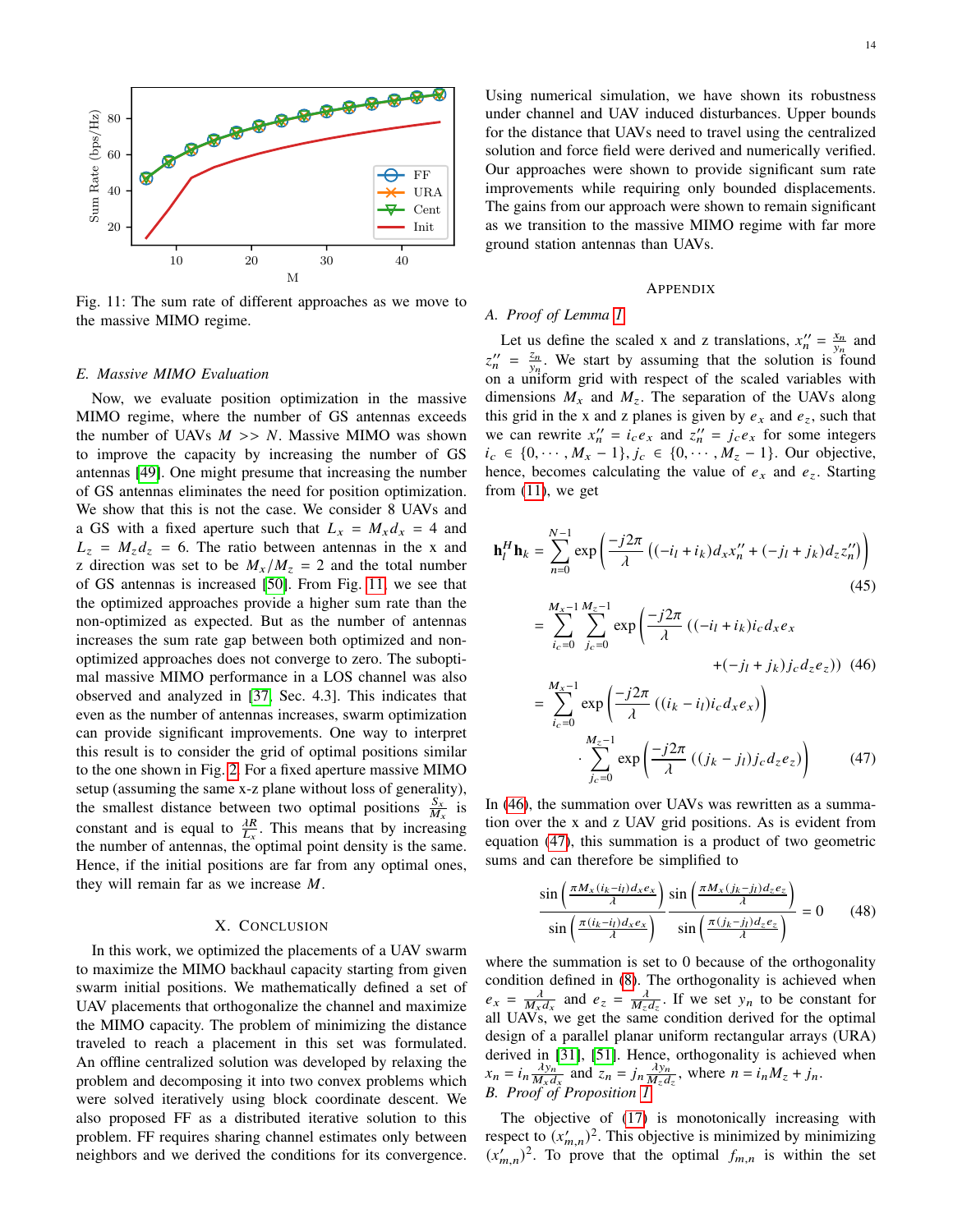$\{-1, 0\}$ , we show that any value outside this set will correspond to a larger value of  $(x'_{m,n})^2$ .

Given that  $0 \leq \tilde{x}_{m,n} \leq S_x \epsilon_n$  and that  $-\frac{1}{2} S_x \epsilon_n \leq \delta_x S_x \epsilon_n \leq$  $\frac{1}{2}S_x \epsilon_n$  from [\(23\)](#page-5-6), we get

$$
-\frac{1}{2}S_{x}\epsilon_{n} \leq \tilde{x}_{m,n} + \delta_{x}S_{x}\epsilon_{n} \leq \frac{3}{2}S_{x}\epsilon_{n}
$$
(49)

So, for any value of  $\delta_x$  and  $\tilde{x}_{m,n}$ , using [\(25\)](#page-5-7) the optimal value  $f_{m,n}$  can be calculated using

$$
\hat{f}_{m,n} = \underset{f_{m,n} \in \mathbb{Z}}{\operatorname{argmin}} (\tilde{x}_{m,n} + f_{m,n} S_x \epsilon_n + \delta_x S_x \epsilon_n)^2
$$
\n
$$
= \begin{cases}\n0 & -\frac{1}{2} S_x \epsilon_n \le \tilde{x}_{m,n} + \delta_x S_x \epsilon_n < \frac{1}{2} S_x \epsilon_n \\
-1 & \frac{1}{2} S_x \epsilon_n \le \tilde{x}_{m,n} + \delta_x S_x \epsilon_n \le \frac{3}{2} S_x \epsilon_n\n\end{cases} \tag{50}
$$

By substituting  $\hat{f}_{m,n}$  to calculate the absolute translation  $(\hat{x}_{m,n}')^2$  =  $\min_{\{f_{m,n}\in\mathbb{Z}}}(x'_{m,n})^2$ , we find that it is bounded by  $(\hat{x}_{m,n}') \leq (\frac{S_x \epsilon_n}{2})^2$ . If  $f_{m,n}$  is outside the set  $\{-1,0\}$ , we get a larger translation such that  $(x'_{m,n})^2 \ge \left(\frac{1}{2}S_x\epsilon_n\right)^2$ . Hence, the optimal value of  $f_{m,n}$  has to be within  $\{-1, 0\}$  and is given by [\(27\)](#page-5-4).

# *C. Proof of Proposition [2](#page-6-6)*

In the proof of Proposition [1,](#page-5-5) we showed that  $(\hat{x}_{m,n}')^2 \leq$  $\left(\frac{S_x \epsilon_n}{2}\right)$  $(\frac{\varepsilon \epsilon_n}{2})^2$  and similarly  $(\hat{z}_{m,n}')^2 \leq (\frac{S_z \epsilon_n}{2})^2$ . This holds for any value of the remaining variables. Hence, the translation made by UAV *n* is upper bounded by  $\frac{\sqrt{S_x^2 + S_z^2}}{2} \epsilon_n$ .

# *D. Proof of Lemma [4](#page-8-0)*

If  $K_p$  is sufficiently small, the phase unwrapping given by [\(38\)](#page-7-6) retains the linearity of the measurements. Assuming UAV  $n-1$  is fixed,  $x_{n-1}$  is constant across iterations, and we get

$$
e_n[k] = 2\pi \left( \frac{x_n[k]}{\epsilon_n} - \frac{x_{n-1}}{\epsilon_{n-1}} \right) \frac{1}{S_x} - \psi_n
$$
  
=  $2\pi \left( \frac{x_n[k-1] - K_p e_n[k-1]}{\epsilon_n} - \frac{x_{n-1}}{\epsilon_{n-1}} \right) \frac{1}{S_x} - \psi_n$   
=  $-2\pi \frac{K_p e_n[k-1]}{\epsilon_n S_x} + 2\pi \left( \frac{x_n[k-1]}{\epsilon_n} - \frac{x_{n-1}}{\epsilon_{n-1}} \right) \frac{1}{S_x} - \psi_n$   
=  $\left( 1 - \frac{K_p 2\pi}{\epsilon_n S_x} \right) e_n[k-1]$  (51)

If  $0 < K_p < \frac{\epsilon_n S_x}{2\pi}$ , the error will decrease in each iteration, and hence it will converge to zero. However, to avoid phase wrap errors when using [\(38\)](#page-7-6) we need to guarantee that any transition does not exceed  $\pi$ , which is realized when  $0 < K_p < \frac{\epsilon_n S_x}{4\pi}$ 

#### **REFERENCES**

- <span id="page-14-0"></span>[1] H. Shakhatreh, A. H. Sawalmeh, A. Al-Fuqaha, Z. Dou, E. Almaita, I. Khalil, N. S. Othman, A. Khreishah, and M. Guizani, "Unmanned Aerial Vehicles (UAVs): A Survey on Civil Applications and Key Research Challenges," *IEEE Access*, vol. 7, pp. 48 572–48 634, 2019.
- <span id="page-14-1"></span>[2] M. Alzenad, A. El-Keyi, and H. Yanikomeroglu, "3-D Placement of an Unmanned Aerial Vehicle Base Station for Maximum Coverage of Users With Different QoS Requirements," *IEEE Wireless Communications Letters*, vol. 7, no. 1, pp. 38–41, Feb. 2018.
- <span id="page-14-2"></span>[3] G. Hattab and D. Cabric, "Energy-efficient massive cellular IoT shared spectrum access via mobile data aggregators," in *2017 IEEE 13th International Conference on Wireless and Mobile Computing, Networking and Communications (WiMob)*, Oct. 2017, pp. 1–6.
- <span id="page-14-3"></span>[4] M. Mozaffari, W. Saad, M. Bennis, Y.-H. Nam, and M. Debbah, "A Tutorial on UAVs for Wireless Networks: Applications, Challenges, and Open Problems," *IEEE Communications Surveys Tutorials*, vol. 21, no. 3, pp. 2334–2360, thirdquarter 2019.
- <span id="page-14-4"></span>[5] J. Chen and D. Gesbert, "Efficient Local Map Search Algorithms for the Placement of Flying Relays," *IEEE Transactions on Wireless Communications*, vol. 19, no. 2, pp. 1305–1319, Feb. 2020.
- <span id="page-14-5"></span>[6] E. Vinogradov, H. Sallouha, S. De Bast, M. M. Azari, and S. Pollin, "Tutorial on UAV: A Blue Sky View on Wireless Communication," *Journal of Mobile Multimedia*, vol. 14, no. 4, pp. 395–468, 2018.
- <span id="page-14-6"></span>[7] M. Fallgren and B. Timus, "Scenarios, Requirements and KPIs for 5G Mobile and Wireless System," Tech. Rep. ICT-317669-METIS/D1.1, 2013.
- <span id="page-14-7"></span>[8] A. A. Khuwaja, Y. Chen, N. Zhao, M. Alouini, and P. Dobbins, "A Survey of Channel Modeling for UAV Communications," *IEEE Communications Surveys Tutorials*, vol. 20, no. 4, pp. 2804–2821, Fourthquarter 2018.
- <span id="page-14-8"></span>[9] D. Tse and P. Viswanath, *Fundamentals of Wireless Communication*. Cambridge university press, 2005.
- <span id="page-14-9"></span>[10] A. Knopp, R. T. Schwarz, C. A. Hofmann, M. Chouayakh, and B. Lankl, "Measurements on the Impact of Sparse Multipath Components on the LOS MIMO Channel Capacity," in *2007 4th International Symposium on Wireless Communication Systems*, Oct. 2007, pp. 55–60.
- <span id="page-14-10"></span>[11] H. Yan, S. Hanna, K. Balke, R. Gupta, and D. Cabric, "Software Defined Radio Implementation of Carrier and Timing Synchronization for Distributed Arrays," in *2019 IEEE Aerospace Conference*, Mar. 2019, pp. 1–12.
- <span id="page-14-11"></span>[12] S. Hanna, H. Yan, and D. Cabric, "Distributed UAV Placement Optimization for Cooperative Line-of-sight MIMO Communications," in *ICASSP 2019 - 2019 IEEE International Conference on Acoustics, Speech and Signal Processing (ICASSP)*, May 2019, pp. 4619–4623.
- <span id="page-14-12"></span>[13] A. Fouda, A. S. Ibrahim, I. Güvenç, and M. Ghosh, "Interference Management in UAV-Assisted Integrated Access and Backhaul Cellular Networks," *IEEE Access*, vol. 7, pp. 104 553–104 566, 2019.
- <span id="page-14-13"></span>[14] C.-C. Lai, C.-T. Chen, and L.-C. Wang, "On-Demand Density-Aware UAV Base Station 3D Placement for Arbitrarily Distributed Users with Guaranteed Data Rates," *IEEE Wireless Communications Letters*, vol. 8, no. 3, pp. 913–916, Jun. 2019.
- <span id="page-14-14"></span>[15] E. Krijestorac, S. Hanna, and D. Cabric, "UAV Access Point Placement for Connectivity to a User with Unknown Location Using Deep RL," in *2019 IEEE Globecom Workshops (GC Wkshps)*, Dec. 2019, pp. 1–6.
- <span id="page-14-15"></span>[16] L. Bertizzolo, M. Polese, L. Bonati, A. Gosain, M. Zorzi, and T. Melodia, "mmBAC: Location-aided mmWave Backhaul Management for UAV-based Aerial Cells," in *Proceedings of the 3rd ACM Workshop on Millimeter-Wave Networks and Sensing Systems*, ser. mmNets'19. New York, NY, USA: Association for Computing Machinery, Oct. 2019, pp. 7–12.
- <span id="page-14-16"></span>[17] N. Tafintsev, D. Moltchanov, M. Gerasimenko, M. Gapeyenko, J. Zhu, S. Yeh, N. Himayat, S. Andreev, Y. Koucheryavy, and M. Valkama, "Aerial Access and Backhaul in mmWave B5G Systems: Performance Dynamics and Optimization," *IEEE Communications Magazine*, vol. 58, no. 2, pp. 93–99, Feb. 2020.
- <span id="page-14-17"></span>[18] J. Pokorny, A. Ometov, P. Pascual, C. Baquero, P. Masek, A. Pyattaev, A. Garcia, C. Castillo, S. Andreev, J. Hosek, and Y. Koucheryavy, "Concept design and performance evaluation of UAV-based backhaul link with antenna steering," *Journal of Communications and Networks*, vol. 20, no. 5, pp. 473–483, Oct. 2018.
- <span id="page-14-18"></span>[19] M. Youssef, C. A. Nour, J. Farah, and C. Douillard, "Backhaul-Constrained Resource Allocation and 3D Placement for UAV-Enabled Networks," in *2019 IEEE 90th Vehicular Technology Conference (VTC2019-Fall)*, Sep. 2019, pp. 1–7.
- <span id="page-14-19"></span>[20] A. Fouda, A. S. Ibrahim, I. Guvenc, and M. Ghosh, "UAV-Based In-Band Integrated Access and Backhaul for 5G Communications," in *2018 IEEE 88th Vehicular Technology Conference (VTC-Fall)*, Aug. 2018, pp.  $1 - 5$ .
- <span id="page-14-20"></span>[21] G. Geraci, A. Garcia-Rodriguez, L. G. Giordano, D. Lopez-Perez, and E. Bjoernson, "Supporting UAV Cellular Communications through Massive MIMO," in *2018 IEEE International Conference on Communications Workshops (ICC Workshops)*, May 2018, pp. 1–6.
- <span id="page-14-21"></span>[22] A. Garcia-Rodriguez, G. Geraci, D. Lopez-Perez, L. G. Giordano, M. Ding, and E. Bjornson, "The Essential Guide to Realizing 5G-Connected UAVs with Massive MIMO," *IEEE Communications Magazine*, vol. 57, no. 12, pp. 84–90, Dec. 2019.